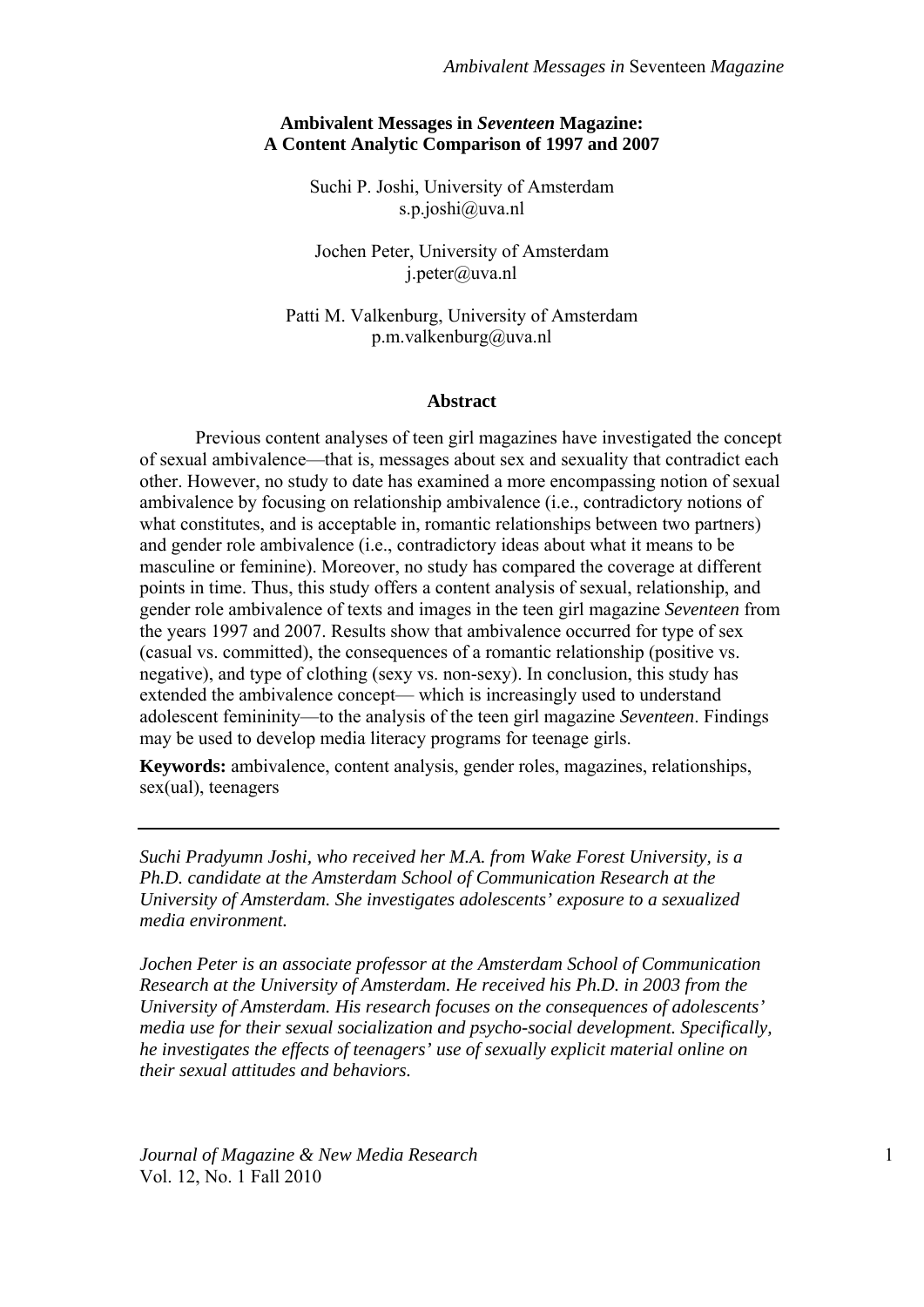*Patti M. Valkenburg is a professor at the Amsterdam School of Communication Research and director of the Center for Research on Children, Adolescents, and the Media (CcaM). She received her Ph.D. in 1995 from Leiden University. Her research interests include children's and adolescents' likes and dislikes of entertainment; their development as consumers; and the cognitive, emotional, and social effects of media content and technologies on young people.* 

## **Introduction**

Next to parents, peers, school, and religion, the media are consistently cited as one of the strongest influencers of adolescents' sexual socialization (APA, 2007; Brown et al., 2006; Desichard, 2002; Epstein & Ward, 2008; Peter & Valkenburg, 2007; Prinstein, Meade, & Cohen, 2003; Ward, 2003). Of the media that adolescents refer to for information about sex, teen magazines are particularly important because they influence knowledge, attitudes, and values about sex and sexuality, especially for teenage girls (Carpenter, 1998).

Consequently, various content analyses of topics related to sex in teen girl magazines have been conducted (for a review, see Ward, 2003). One focus of these content analyses has been sexual ambivalence—that is, messages about sex and sexuality that contradict each other. For example, Carpenter (1998) noted that *Seventeen* magazine offers traditional scenarios of sex by urging teenage girls to refrain from intercourse until love or marriage is present, yet the same magazine simultaneously offers recreational scenarios of sex in which teenage girls are encouraged to explore their sexuality before marriage and with multiple partners.

Although past research has studied the notion of sexually ambivalent messages in teen magazines (Carpenter, 1998; Duffy & Gotcher, 1996; Duran & Prusank, 1997; Durham, 1996; Garner, Sterk, & Adams, 1998), no research to date has considered other kinds of ambivalence—specifically, relationship ambivalence and gender role ambivalence. Relationship ambivalence involves contradictory notions of what constitutes, and is acceptable in, a romantic relationship between two partners. For example, a long-term committed relationship with one partner is in direct contradiction to casual, short-term relationships with many partners. Similarly, based on the notion of gender as a performative act (Butler, 1990, 1993, 2004), gender role ambivalence may be defined as contradictory ideas about what it means to be masculine or feminine. For example, the notion of women being passive in relation to men contradicts the idea of women actively pursuing men. It is important to study these two other kinds of ambivalence because sex is inextricably linked to gender roles and relationships (Bradshaw, Kahn, & Saville, 2010; Giddens, 1992). As a result, sexual ambivalence can only be fully understood when placed in the context of relationships and gender roles.

This study's focus on relationship and gender role ambivalence advances our understanding of young women's sexuality in three ways. First, a more encompassing notion of sexual ambivalence helps to conceptualize and understand the coverage of

*Journal of Magazine & New Media Research* 2 Vol. 12, No. 1 Fall 2010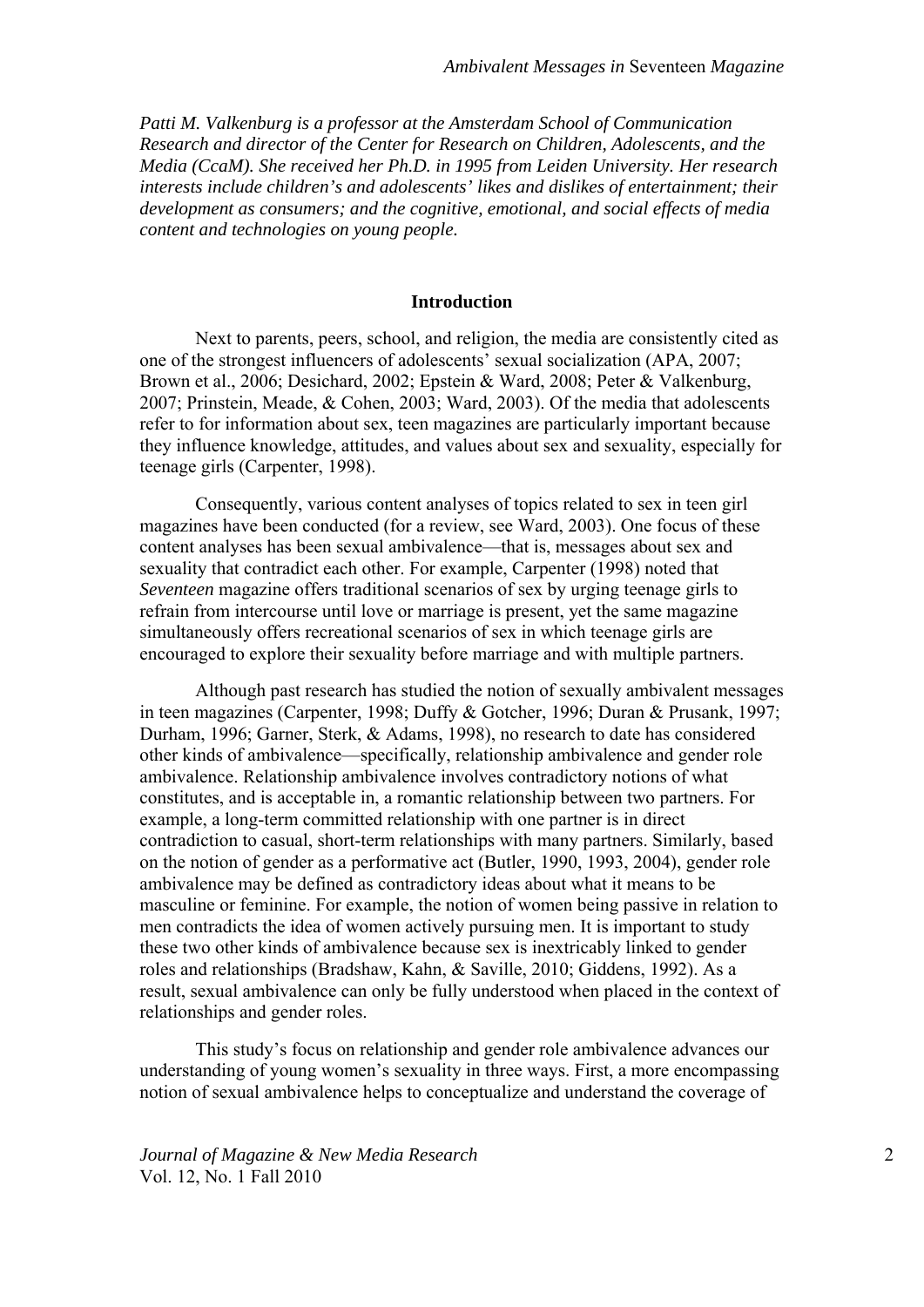women's sexuality from an overarching principle. Previous content analyses of teen girl magazines have described the coverage in detail but have rarely organized the analysis using ambivalence as a guiding theoretical concept. Second, the focus on relationship and gender role ambivalence helps to further the missing discourse of ambivalence (Cacioppo & Bernston, 1994; Muehlenhard & Peterson, 2005; Thompson, Zanna, & Griffin, 1995). Several researchers have pointed out that conceptualizations of girls' sex and sexuality often neglect the contradictions and uncertainties that confront adolescent girls during their sexual development (Lamb, 2001; Muehlenhard & Peterson, 2005; Tolman, 2002). Third and finally, our focus on relationship and gender role ambivalence in teen girl magazines might help parents, teachers, and researchers gain a better understanding of contradictory messages in the media, thereby allowing adults to help adolescent readers make better sense of the material.

Specifically, this study investigates the depiction of sexual, relationship, and gender role ambivalence in the teen girl magazine *Seventeen* in the years 1997 and 2007. We chose *Seventeen* because it is the oldest, most popular teen girl magazine in the United States and, therefore, serves as a point of orientation for other teen girl magazines (Carpenter, 2001; *Seventeen* Media Kit, 2010). *Seventeen*'s readership consists mainly of females between the ages of 12 and 24 years (*Seventeen* Media Kit, 2010). In 2009, 7.5 million females in this age group read *Seventeen,* and 20 million copies were sold (*Seventeen* Media Kit, 2010). We chose to examine the years 1997 and 2007 because the majority of content analyses on sex have investigated only one point in time (Carpenter, 2001; Durham, 1996, 1998; Garner et al., 1998). In contrast, an analysis of two distinct years helps put single-year studies into perspective by allowing us to assess the specificity and generality of the coverage (Simon & Gagnon, 1973). The years 1997 and 2007 were chosen because our aim was to investigate the most recent full-year publication of *Seventeen* at the time of data collection (2007) and compare it with a full-year publication of the same magazine from a decade earlier (1997).

We opted for these two years in particular for three reasons. First, between 1997 and 2007, the Internet became a serious competitor for print media (Shah, McLeod, & Yoon, 2001). Because a vast amount of sexual information had become available on the Internet by 2007, teen girl magazines were motivated to offer the same variety of information to their readers. Second, between 1997 and 2007, the continuation of post-feminism has further redefined femininity. For example, the notion of the strong, independent woman had broadened to include make-up and high heels (Aronson, 2003). A result may be a more diverse coverage of women and girls within teen girl magazines. Finally, between 1997 and 2007, an increase in parental support for more comprehensive sex education for their children countered the existing abstinence-only sex education programs (Irvine, 2002). This juxtaposition of conservative versus progressive ideas may well be mirrored in the content found in teen girl magazines. All three factors might contribute to more contradictory messages in *Seventeen* magazine's coverage in 2007 compared with 1997.

*Journal of Magazine & New Media Research* 3 Vol. 12, No. 1 Fall 2010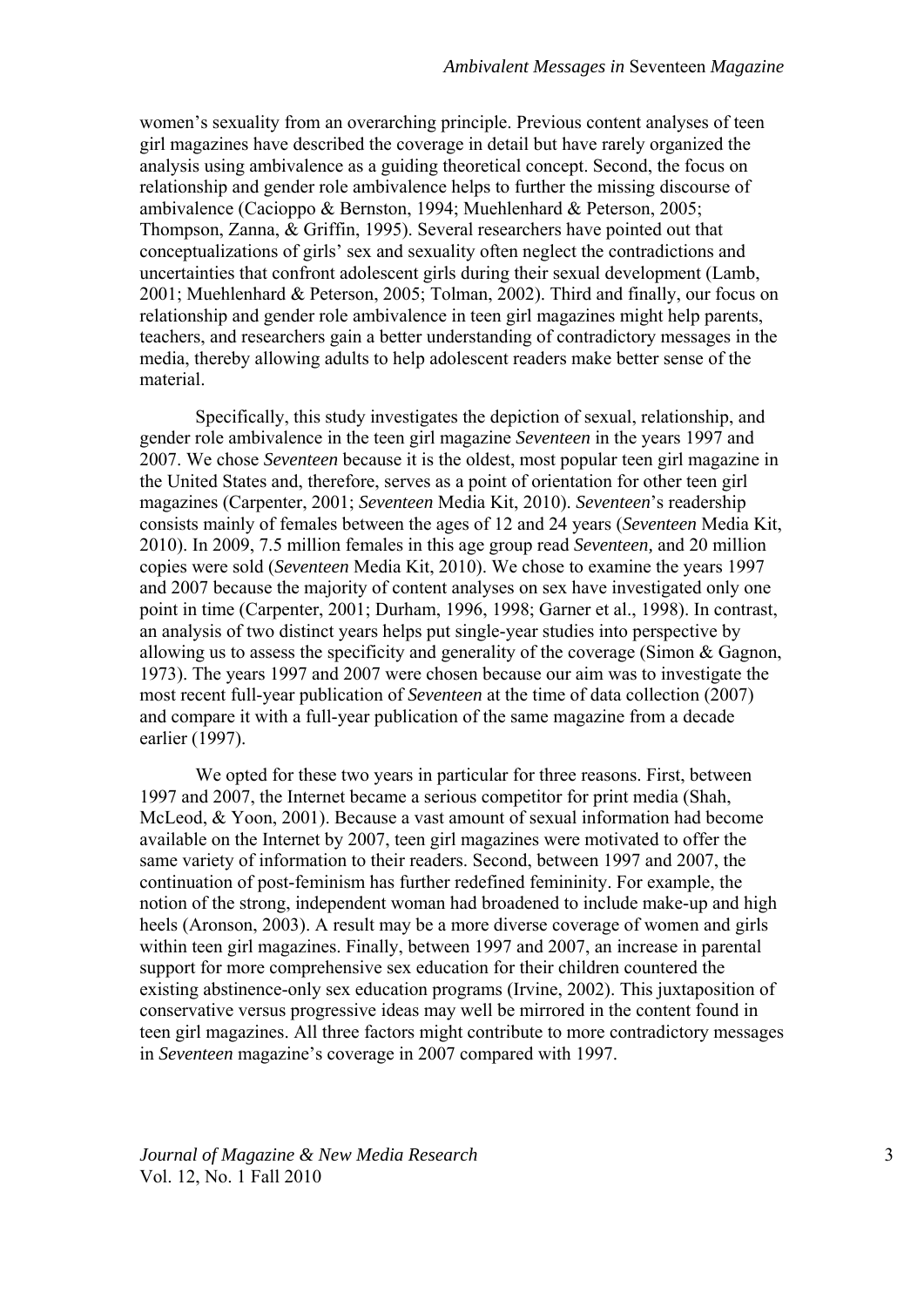#### **Teen Magazines, Cultural Scenarios, and Ambivalence**

The sexual scripts framework (Simon & Gagnon, 1984) has been used in past research to analyze topics related to adolescent sexuality in teen magazines (Carpenter, 1998, 2001; Hust, Brown, & L'Engle, 2008; Kim & Ward, 2004). The sexual scripts approach argues that sociocultural processes and media are important in determining what is considered sexual and how individuals behave sexually. The sexual scripts framework involves three levels of scripts: cultural scenarios, which correspond to the collective level of society; interpersonal scripts, which relate to small group interactions; and intrapsychic scripts, which reflect individual dimensions of society. Teen magazines apply to the collective level of society, and thus they create and maintain cultural scenarios. Cultural scenarios serve as guidelines that inform individuals about when, where, with whom, why, and how to engage in sexual interactions (Laumann, 1994). They can also provide us with guidelines for gender roles and relationships.

Cultural scenarios usually differ in heterogeneous societies such as the United States. For instance, one popular cultural scenario is that the media encourage teenage girls to look sexy even though this demographic knows very little about what it means to be sexual, have sexual desires, and make responsible decisions regarding intimacy in relationships (Tolman, 2002). The scenario implies that girls are often represented as the object of someone else's desire but are rarely considered sexual subjects who have desires of their own (Garner et al., 1998; Tolman, 1994). The distinction between girls as *objects* of desire and girls as *subjects* of desire represents diversity in cultural scenarios. However, because these scenarios are also inherently contradictory, the depiction of girls' sexuality in teen magazines is better captured by the concept of ambivalence rather than by diversity.

In a content analysis of teen girl magazines, ambivalent cultural scenarios can be presented at the textual level in two ways: intra-textual or inter-textual. Intratextual ambivalence implies an inherently contradictory message within one story. Inter-textual ambivalence occurs when two separate stories contradict each other. For this study, we focused on inter-textual ambivalence because intra-textual ambivalence is not likely to occur within feature stories (Ricketson, 2004), which is the type of content screened for in this study (see the Method section). A feature story informs a reader about a particular topic and is written from a specific angle or focus, often with emotional techniques (Ricketson, 2004).

## *Sexual ambivalence*

Previous research suggests that sexual ambivalence may occur in teen girl magazines (Carpenter, 1998; Duffy & Gotcher, 1996; Duran & Prusank, 1997; Durham, 1996; Garner et al., 1998). However, studies to date have not conceptualized sexual ambivalence against the backdrop of two recent developments in adolescent sexuality. First, the type of adolescent sex has changed. Since the 1960s, scholars have characterized adolescent sex in Western countries as permissiveness with affection (Dush & Amato, 2005). Research indicates that sex between adolescents is legitimate if it happens in an affectionate, committed, monogamous relationship

*Journal of Magazine & New Media Research* 4 Vol. 12, No. 1 Fall 2010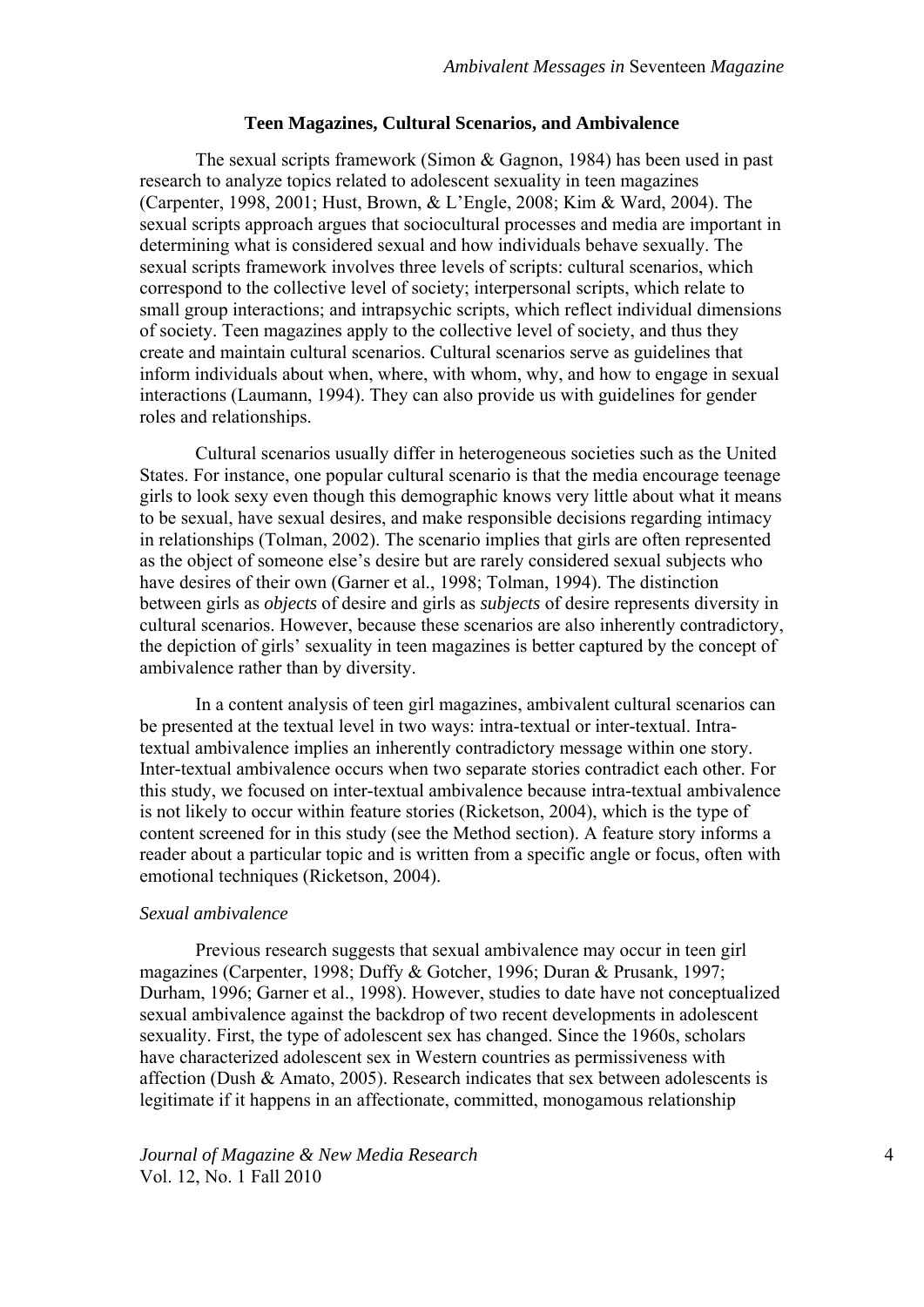(Dush & Amato, 2005). Other research, however, indicates that an increasing number of adolescents endorse permissiveness without affection (Furman, 2002; Manning, Giordano, & Longmore, 2006). Affection between partners is no longer a necessary prerequisite for having sex. As a result, sex outside a committed relationship and/or with multiple partners is becoming more common among teenagers (Manning, Longmore, & Giordano, 2005).

A second major change in adolescent sexuality refers to the overall understanding of adolescent sex from a health perspective. With an increasing number of adolescents becoming sexually active, issues such as teenage pregnancy, sexually transmitted diseases (STDs), and sexual violence have gained importance (Ward, 2003). However, researchers have also pointed out the importance of focusing on positive sexual development by considering adolescent sexuality to be a normal, healthy, and beneficial stage of maturation (Savin-Williams & Diamond, 2004; Tolman, 2002). Of major importance to the discussion of adolescent sex is whether the positive or negative consequences of adolescent sexuality is emphasized. It makes a difference to parents and teenagers whether adolescent sex is seen as leading to disease, or if it is considered a source of pleasure and good health.

Given the potential for ambivalence in these two major recent developments of adolescent sexuality, it is interesting that neither the type of adolescent sex nor its overall understanding has been investigated in the context of ambivalence. Therefore, this study focuses on ambivalence within the following three indicators: the type of sex (casual vs. committed sex); number of sexual partners (multiple partners vs. one monogamous partner); and consequences of sex (positive vs. negative emotional, physical, and health consequences). To better understand if the content related to sex is ambivalent in teen magazines, this study asks the following:

**RQ1:** Is sex portrayed in an ambivalent manner in *Seventeen* magazine, and is this portrayal different in the coverage of 1997 versus 2007?

### *Relationship ambivalence*

Content analyses indirectly point to ambivalent messages within romantic relationships (for a review, see Ward, 2003). For instance, women are frequently portrayed as good communicators within romantic relationships, especially with regard to emotions (Garner et al., 1998; Prusank, Duran, & DeLillo, 1993). However, women are also encouraged to suppress their concerns in romantic relationships so as not to appear too emotional (Garner et al., 1998). In the context of relationship ambivalence, content analyses have not considered three changes in adolescent relationships that existing research has identified. First, casual partnerships (e.g., friends with benefits) increasingly coexist with traditional forms of committed romantic relationships (Denizet-Lewis, 2004; Manning et al., 2006). Second, faithfulness and its importance have changed (Curtis  $\&$  Coffey, 2007; Diamond, Savin-Williams, & Dube, 1999). Traditional notions of cheating within the norm of exclusivity are accompanied by more flexible definitions of what constitutes faithfulness (Furman, 2002). Third, the evaluation of the consequences of romantic partnerships has become more ambivalent (Ellen, Cahn, Eyre, & Boyer, 1996). For

*Journal of Magazine & New Media Research* 5 Vol. 12, No. 1 Fall 2010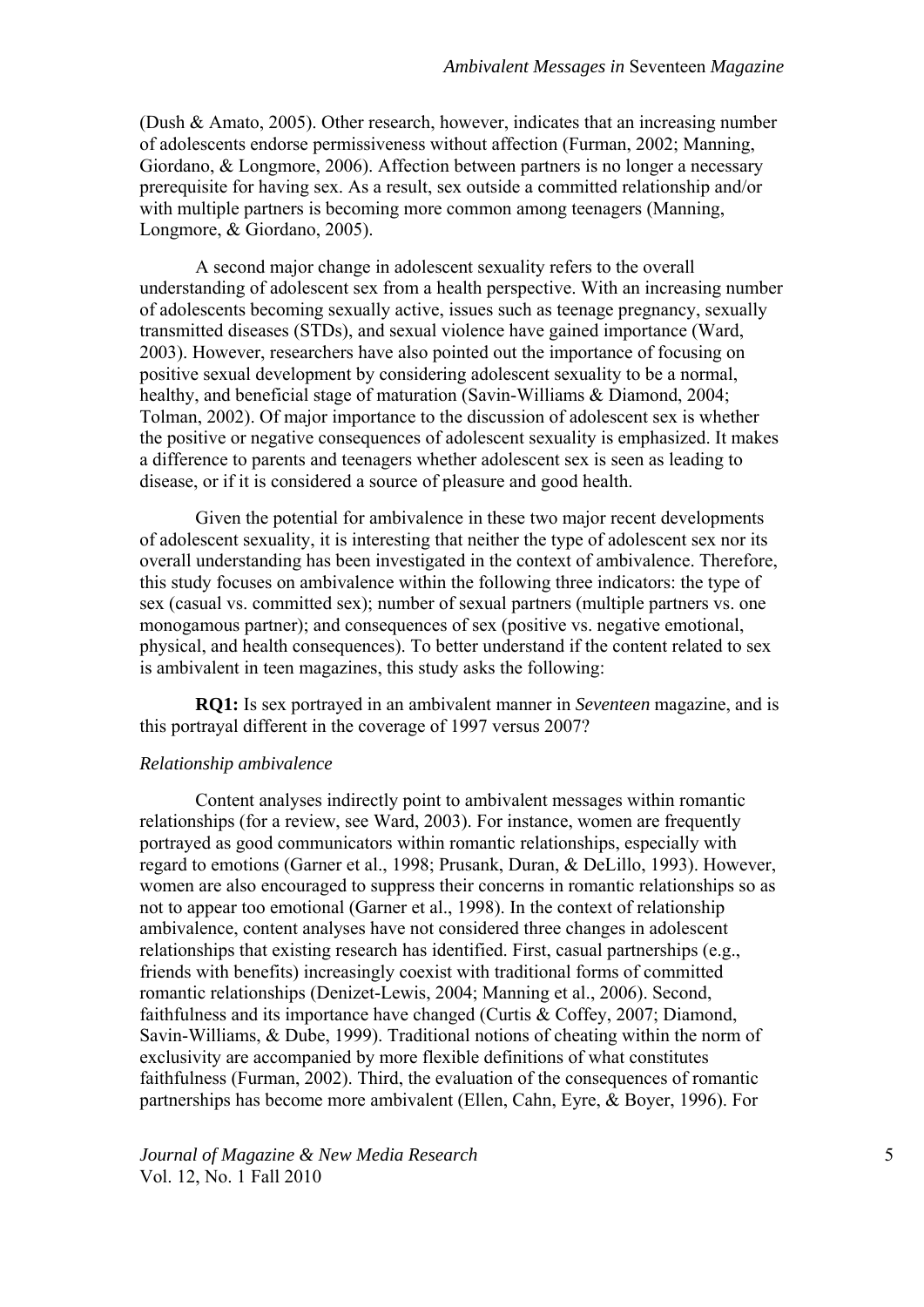example, for some people a casual relationship may lead to feelings of liberation, while for other people it may carry feelings of shallowness and superficiality. When teen girl magazines cover the type of relationship (casual vs. committed), faithfulness in a relationship (cheating vs. non-cheating), and the consequences of a relationship (positive vs. negative emotional, physical, and health consequences), relationship ambivalence may easily occur. Therefore, we ask:

**RQ2:** Are relationships portrayed in an ambivalent manner in *Seventeen* magazine, and are these portrayals different in the coverage of 1997 versus 2007?

# *Gender role ambivalence*

According to previous content analyses, another prevailing theme in the coverage of teen girl magazines is how girls are instructed to perform gender roles (Ward, 2003). Traditional notions of masculinity and femininity have placed men as the hunter and women as the hunted (Levy, 2005; Vogel, Wester, Heesacker, & Madon, 2003). However, with the rise of queer theory, feminism, and feminist theory, traditional notions of men's and women's gender roles have been critically questioned (Pedersen & Kristiansen, 2008; Vogel et al., 2003). A shift in gender roles has taken place, creating ambivalence within gender roles (Pedersen & Kristiansen, 2008). This ambivalence may be most visible in adolescents' agency in terms of pursuing potential partners. For instance, the shy, passive woman has begun to coexist with the woman who actively shows interest in and pursues a potential partner (Levy, 2005).

An additional rationale for gender role ambivalence in teen girl magazines comes from gender differentiation theory. This theory posits that physical differences between the sexes are often used as a basis for differences in gender roles by translating physical differences into traits that are considered typically masculine or feminine (Harris, 1991; Stockard & Johnson, 1992). For example, if a man is seen as physically stronger than a woman, then this physical strength is often translated into emotional strength (Stockard & Johnson, 1992). Consequently, the traits associated with men's and women's gender roles usually contradict each other (Fiske, Haslam, & Fiske, 1991; Stangor, Lynch, Duan, & Glass, 1992) and can be depicted within teen girl magazines through pictures of physical differences between the sexes.

Two ways that pictures can depict contradictory gender roles are with clothing (sexy vs. non-sexy) and stance (dominant vs. subordinate). For example, clothing that is sexualized and may traditionally be considered more feminine includes, but is not limited to, tight clothing, low-cut blouses to show off cleavage, transparent tops, short skirts/ shorts, bikinis, and tops that bare the midriff (Duffy & Gotcher, 1996). Nonsexy or plain clothing would be garments that fit but are not tight, such as simple tshirts or loose pants. Traditionally, these types of plain clothing are not considered as feminine.

Ambivalence can also be reflected through stance. Men and women can be depicted in a traditional manner (e.g., women as subordinate and men as dominant) versus a non-traditional manner (e.g., women as dominant and men as subordinate)

*Journal of Magazine & New Media Research* 6 Vol. 12, No. 1 Fall 2010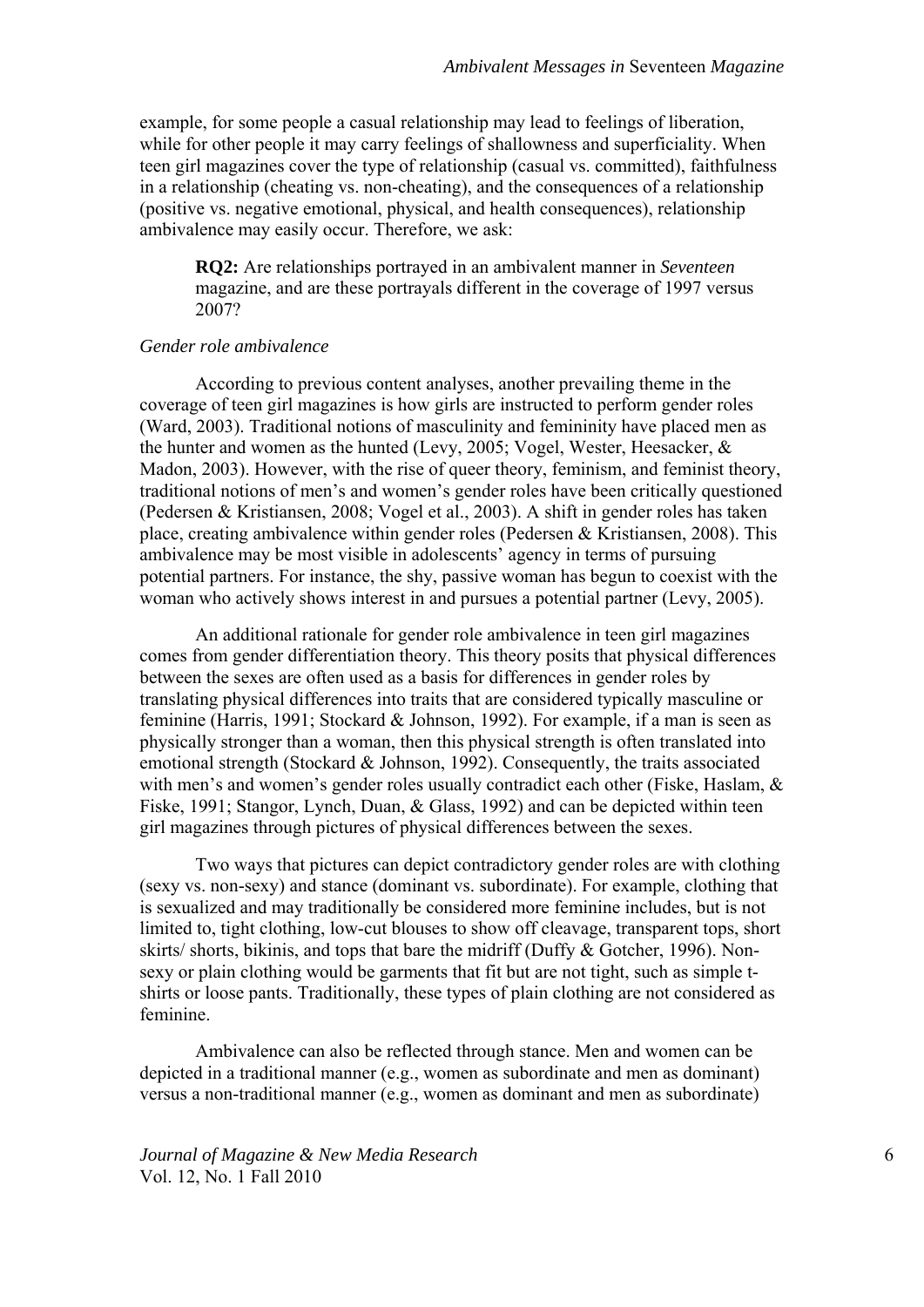(Fiske et al., 1991). For example, a man or woman portrayed in a dominant stance is taller than, higher than, and/or on top of the other person. A subordinate stance would depict the man or woman as shorter than, lower than, and/or below the other person.

Considering the potential for gender role ambivalence in the text and pictures of teen girl magazines, this study focuses on gender role ambivalence in the following three indicators: agency of girls in relation to boys (passive vs. active agency), girls' clothing (sexy vs. non-sexy), and the stance of girls in relation to boys (dominant vs. subordinate). We focus solely on girls' clothing because the primary readership of teen girl magazines is girls. Therefore, more girls' fashion appears in these magazines. Thus, this study asks:

**RQ3:** Are gender roles of adolescent girls portrayed in an ambivalent manner in *Seventeen* magazine, and are these portrayals different in the coverage of 1997 versus 2007?

#### **Method**

### *Sample*

The unit of analysis was a feature story. A feature story is a nonfiction story that intends to inform or amuse the reader through standard articles, interviews, quotes, sidebars, fillers, or question and answer pieces  $(O&A)$ . To qualify as a feature story, a nonfiction story had to be presented as a semantic unit by paying attention to content, colors, a border around the story, and separate headlines. The text and pictures of every feature story from all 12 issues of *Seventeen* in the years 1997 and 2007 were screened for whether they explicitly mentioned or dealt with sex and/or courting and/or dating and/or relationships. Of the 167 stories that passed the screening, 91 (54.5%) were from 1997, and 76 (45.5%) were from 2007. These stories were coded for sexual, relationship, and gender role ambivalence. The complete coding protocol is available upon request from the first author.

To be coded for sexual ambivalence, stories had to explicitly refer to sex. Of the 167 stories about sex, 45 (27%) in 1997 and 42 (25%) in 2007 mentioned the type of sex (casual vs. committed sex); 14 (8.4%) in 1997 and 10 (6%) in 2007 mentioned the number of sex partners (multiple partners vs. one monogamous partner); and 20 (12%) in 1997 and 15 (9%) in 2007 mentioned the consequences of sex (positive vs. negative emotional, physical, and health consequences).

To be coded for relationship ambivalence, stories had to clearly deal with relationships. Of the 92 stories about relationships, 15 (16.3%) in 1997 and 9 (10%) in 2007 mentioned the type of relationship (casual vs. committed relationship); 49 (53%) in 1997 and 43 (47%) in 2007 dealt with the degree of faithfulness (cheating vs. noncheating); and 22 (24%) in 1997 and 29 (31.5%) in 2007 mentioned the consequences of a relationship (positive vs. negative emotional, physical, and health consequences).

To investigate gender role ambivalence, we used all the stories because gender roles were prevalent in every story. Of the 167 stories relevant to gender roles, 91 (54.5%) in 1997 and 76 (45.5%) in 2007 were related to agency (passive vs. active);

*Journal of Magazine & New Media Research*  $7$ Vol. 12, No. 1 Fall 2010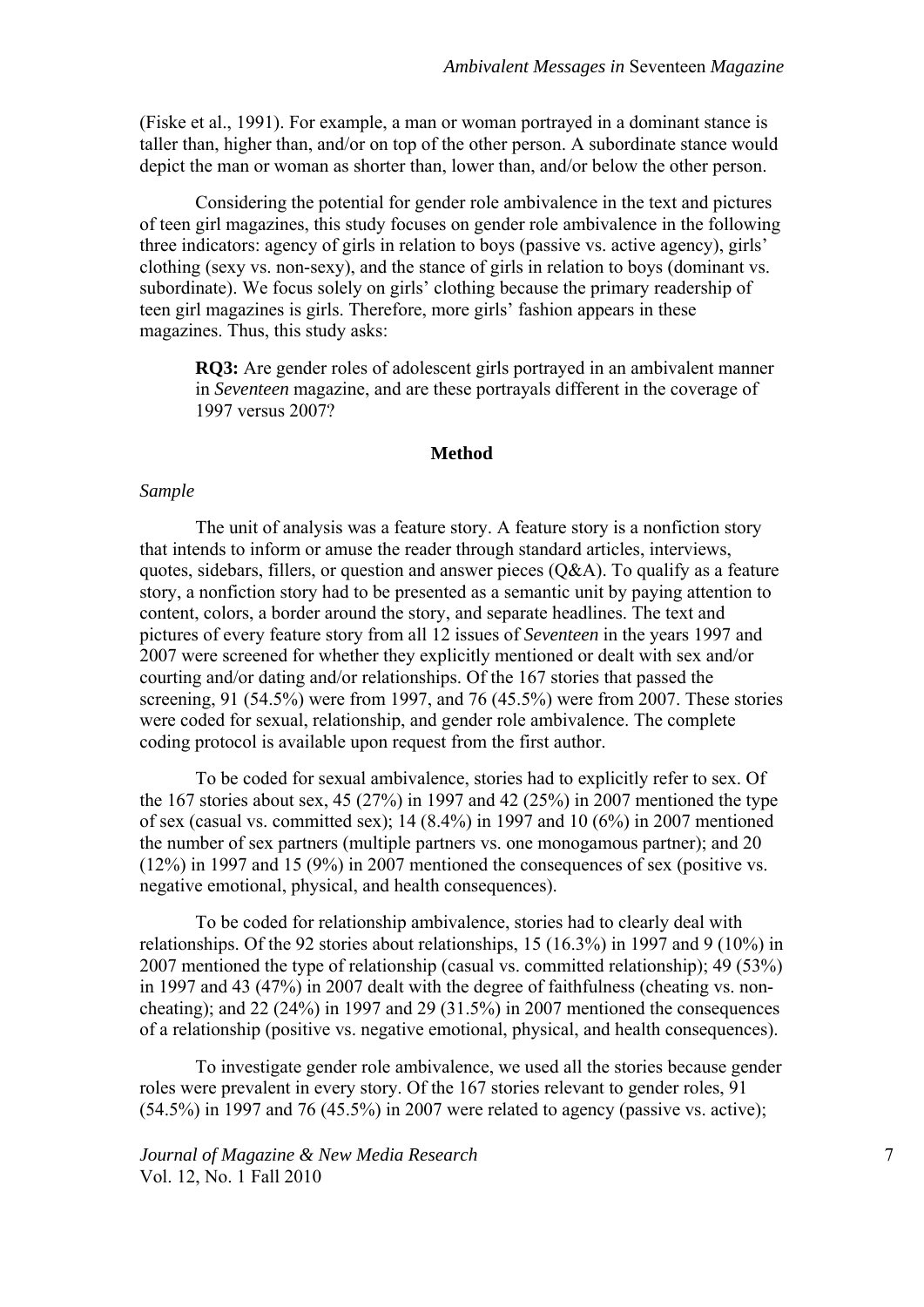23 (14%) in 1997 and 70 (42%) in 2007 dealt with clothing (sexy vs. non-sexy clothing); and 23 (14%) in 1997 and 70 (42%) in 2007 were related to stance (dominant vs. subordinate stance).

# *Procedure*

The reliability of coding was assessed with both intra- and inter-coder reliability tests of two randomly selected subsamples of the stories. The primary researcher served as the main coder for this study. Intra-coder reliability was tested by coding and recoding 12 randomly sampled stories (7% of the material). A second coder was trained for an inter-coder reliability test. This coder coded 15 randomly sampled stories (9% of the material). These stories were not identical with those included in the intra-coder reliability test. Overall, the intra- and inter-coder reliability tests indicated very good reliability (see below).

**Sexual ambivalence***.* Sexual ambivalence was operationalized with three indicators: type of sex, number of sex partners, and sex consequences. We measured type of sex (casual vs. committed) in each story by assessing the context in which sex was presented. For the purpose of this study, we excluded the categories of "masturbation," "abstinence," "other," and "not mentioned" from the analysis. For the type of sex indicator, the intra-coder reliability was 100 percent (Cohen's kappa = 1.0), and the inter-coder reliability was 93 percent (Cohen's kappa = .85).

We measured the number of sex partners (multiple vs. one) by assessing the number of partners for the girl(s) in the story. The category "not mentioned" was excluded from the analysis. For number of sex partners, the intra-coder reliability was 100 percent (Cohen's kappa = 1.0), and the inter-coder reliability was 93 percent (Cohen's kappa = .85).

We measured sex consequences (positive vs. negative) by assessing the emotional, physical, and health consequences of sex for the girl(s) in the story. The category "not mentioned" was excluded from the analysis. The intra-coder reliability for sex consequences was 100 percent (Cohen's kappa = 1.0), and the inter-coder reliability was 80 percent (Cohen's kappa = .74).

**Relationship ambivalence.** Relationship ambivalence was operationalized with three indicators: type of relationship, faithfulness, and relationship consequences. In each story, we measured the type of relationship (casual vs. committed) by assessing the context in which the relationship was conceptualized. For the purpose of this study, we excluded the category "casual *and* committed relationship" from the analysis to keep the variable dichotomous. The intra-coder reliability for type of relationship was 92 percent (Cohen's kappa = .85), and the inter-coder reliability was 100 percent (Cohen's kappa = 1.0).

We measured faithfulness (cheating vs. non-cheating) by assessing any violation of mutually agreed-upon rules of a relationship and/or a breach of faith in a relationship. For faithfulness, the intra- and inter-coder reliabilities were 100 percent (Cohen's kappa  $= 1.0$ ).

*Journal of Magazine & New Media Research* 8 Vol. 12, No. 1 Fall 2010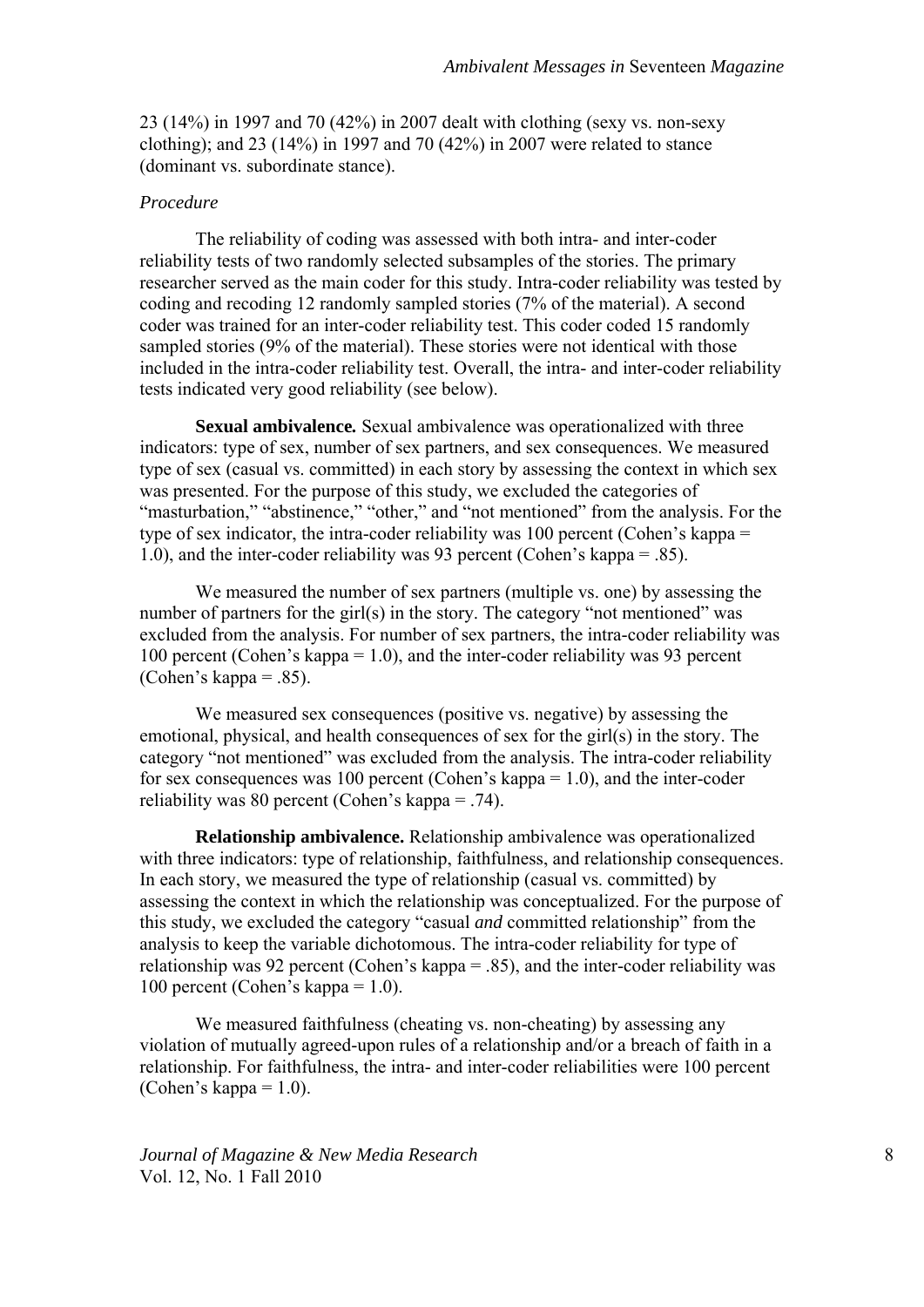We measured relationship consequences (positive vs. negative) by investigating the emotional, physical, and health consequences of a relationship for the girl(s) in the story. For the purpose of this study, the category "not mentioned" was excluded from the analysis. The intra- and inter-coder reliabilities for relationship consequences were 100 percent (Cohen's kappa = 1.0) and 92 percent (Cohen's kappa  $= .85$ ), respectively.

**Gender role ambivalence.** Gender role ambivalence was operationalized with three indicators: agency, clothing, and stance. Agency (passive vs. active) was measured by assessing the activity of the girl(s) in the story. The intra- and inter-coder reliabilities for agency were 100 percent (Cohen's kappa = 1.0) and 93 percent (Cohen's kappa = .85), respectively.

Clothing as shown in pictures (sexy vs. non-sexy) was measured by assessing if the clothing of the girl(s) was sexualized. The intra- and inter-coder reliabilities for clothing were 100 percent (Cohen's kappa = 1.0).

We measured stance (dominant vs. subordinate) by assessing the dominance of the girl(s) in relation to the boy(s), as shown in pictures. The intra- and inter-coder reliabilities were 100 percent (Cohen's kappa = 1.0).

### *Operationalization of ambivalence and data analysis*

Perfect ambivalence occurs when two contradictory ideas are equally represented in a frequency distribution of 50% to 50%. However, in many cases, using such a rigorous criterion for analysis is unrealistic because of bias in the relevant units of investigation (Cover & Thomas, 2006). This is the case with our study of teen magazines, which have been shown to over-represent the majority position (see Table 1 for the majority positions of the indicators) toward a specific issue while under-representing the minority position of that same issue (Carpenter, 1998; Etcheverry & Agnew, 2004; Martens et al., 2006; Vogel et al., 2003). For example, in the U.S., a casual relationship is the minority position because the prevailing norm is to engage in a committed relationship (Etcheverry & Agnew, 2004). As a result, *Seventeen* is likely to include coverage of committed relationships more often than coverage of casual relationships.

Because we expected this biased pattern to occur in the coverage of *Seventeen,* it would be almost impossible to detect ambivalence for our indicators if we used a 50/50 distribution as the criterion for ambivalence. Therefore, we applied information theory to identify a more realistic criterion for ambivalence (Cover & Thomas, 2006). Traditionally, information theory belongs to the field of applied mathematics and involves quantifying information. Because information theory has been broadened and used in many other fields (Yeung, 2002), especially with regard to statistical inference and data analysis (Anderson, 2003), it can also be applied to the detection of ambivalence. More specifically, according to information theory, adjusting threshold values (in our case, for ambivalence) is justified if a bias in the indicators of a particular construct can reasonably be assumed (Cover & Thomas, 2006; Etcheverry & Agnew, 2004; Martens et al., 2006; Vogel et al., 2003). As described in the

*Journal of Magazine & New Media Research* 9 Vol. 12, No. 1 Fall 2010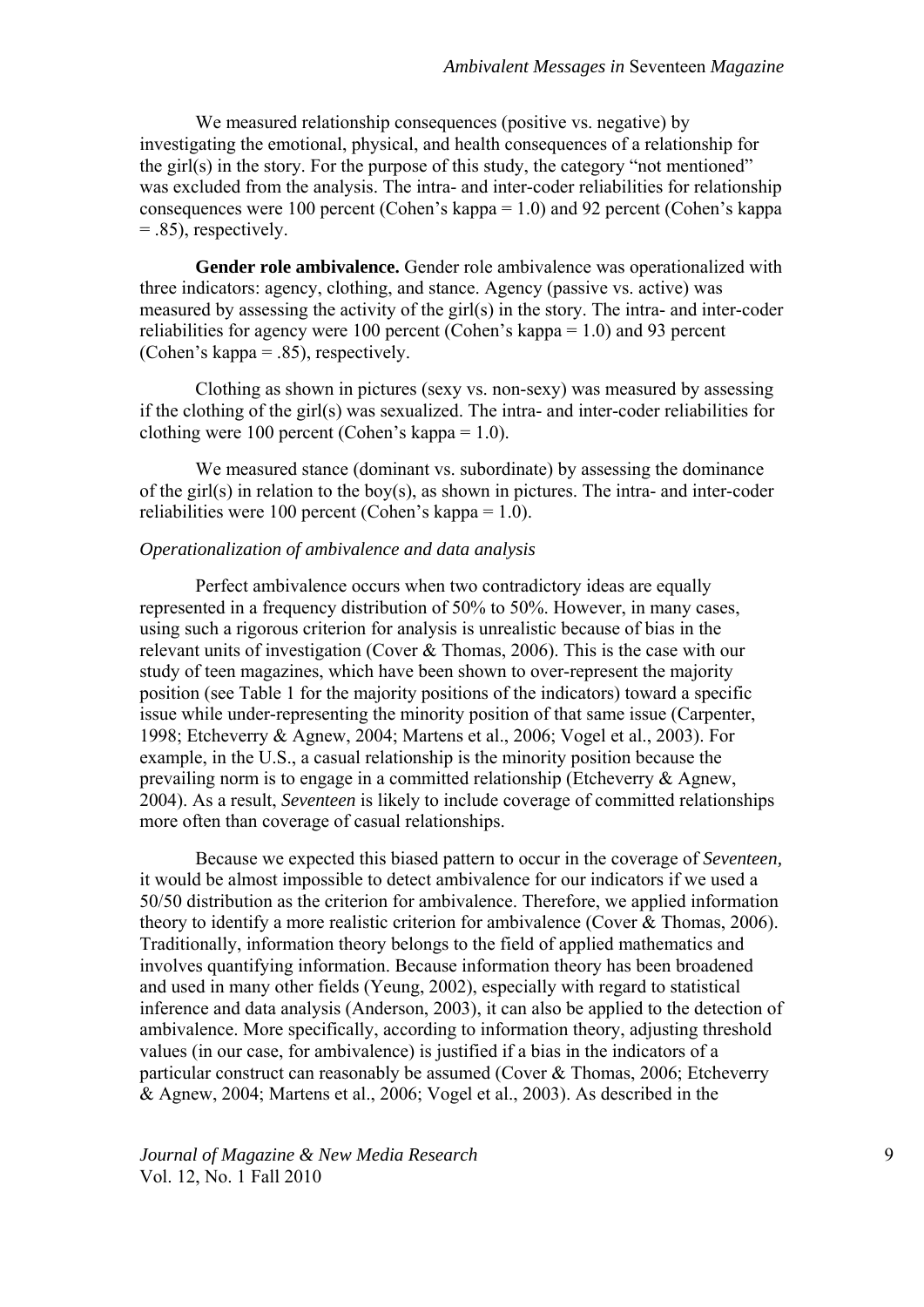previous paragraph, bias in our indicators of ambivalence is likely to occur. Therefore, in a first approach to the issue, we used a 33/67 distribution rather than a 50/50 distribution as the criterion to determine whether sexual, relationship, and gender role ambivalence occurred. This adjusted criterion still presents a conservative, yet realistic, threshold value for the assessment of ambivalence in the coverage.

In addition to frequency distributions, we also used Shannon's H (Shannon  $\&$ Weaver, 1949) to detect ambivalence. The H statistic developed by Shannon and Weaver (1949) is typically used to measure diversity (Peter & De Vreese, 2003). However, Shannon's H can also be used for the purpose of this study because diversity within our indicators through contrasting categories—which are by definition in contradiction with each other—can be interpreted as ambivalence. We computed Shannon's H using the frequencies of 1997 and 2007 for each indicator of sexual, relationship, and gender role ambivalence. The formula to compute Shannon's H is

Shannon's H = - 
$$
(\sum P i (\log_2 P_i))
$$
  

$$
\frac{i = 1}{(\log_2 k)}
$$

where  $\log_2$  is the logarithm with base 2, and where *k* and *n* are always 2 (the number of the two contradictory categories). Generally, Shannon's H ranges between 0 and 1. With an equal representation of categories through a 50/50 ratio, Shannon's H would be 1. With our distribution of 33% to 67%, Shannon's H is 0.92. Thus, when Shannon's H is greater than or equal to 0.92, the indicator is ambivalent. Conversely, when Shannon's H is less than 0.92, the indicator is not ambivalent.

We used Shannon's H in addition to frequency distributions because the frequencies of our categories may suggest the occurrence of ambivalent coverage through relative richness but cannot express the strength of ambivalence for each indicator as specifically and parsimoniously as Shannon's H. Moreover, reporting only the frequencies of the categories lacks the mathematically defined properties of Shannon's H, which takes the relative abundance of the category distribution into account. This may be particularly useful for future researchers interested in using the ambivalence of magazine coverage as an independent variable—for example, in effect studies.

To determine whether differences between the 1997 and 2007 coverage occurred, we ran chi-square tests with Yates' continuity correction, as they are conventionally reported when differences in the distributions of two nominal-level variables are tested for significance. For presentational purposes, we reported the results of the chi-square tests in the text. Two limitations of the use of chi-square tests are noteworthy. First, our sample of stories was relatively small and not random. This renders it difficult to find significant differences and generally limits the meaningfulness of the chi-square test results (Frey, Botan, & Kreps, 2000). Second, chi-square tests use a probabilistically defined criterion to determine globally whether the coverage differs between 1997 and 2007 (Frey et al., 2000). This criterion may differ from our specific criterion for establishing ambivalence and, consequently, may

*Journal of Magazine & New Media Research* 10 Vol. 12, No. 1 Fall 2010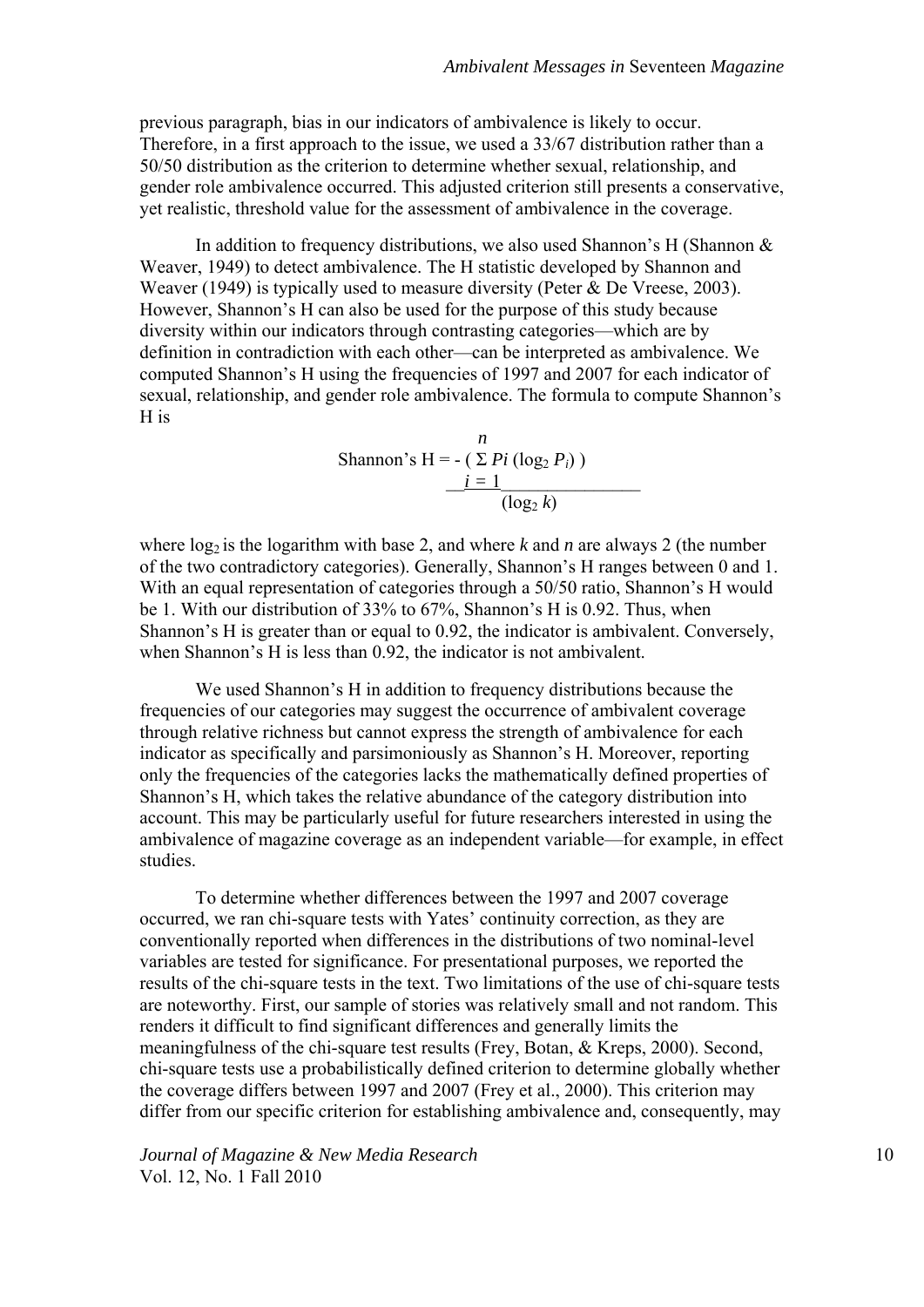lead to different results.

#### **Results**

# *Sexual ambivalence*

The first research question asked whether sex was portrayed in an ambivalent manner in *Seventeen*, and if the portrayal was different in the coverage of 1997 versus 2007. The frequencies and Shannon's H values for all three indicators of sexual ambivalence for 1997 and 2007 are presented in Table 1. Ambivalence occurred for type of sex (casual vs. committed) in 1997 (Shannon's  $H = 0.97$ ) and 2007 (Shannon's  $H = 0.92$ ). For the other two indicators of sexual ambivalence, Shannon's H was less than 0.92 in 1997 and 2007. Thus, no ambivalence emerged for the number of sex partners and sex consequences.

*Journal of Magazine & New Media Research* 11 Vol. 12, No. 1 Fall 2010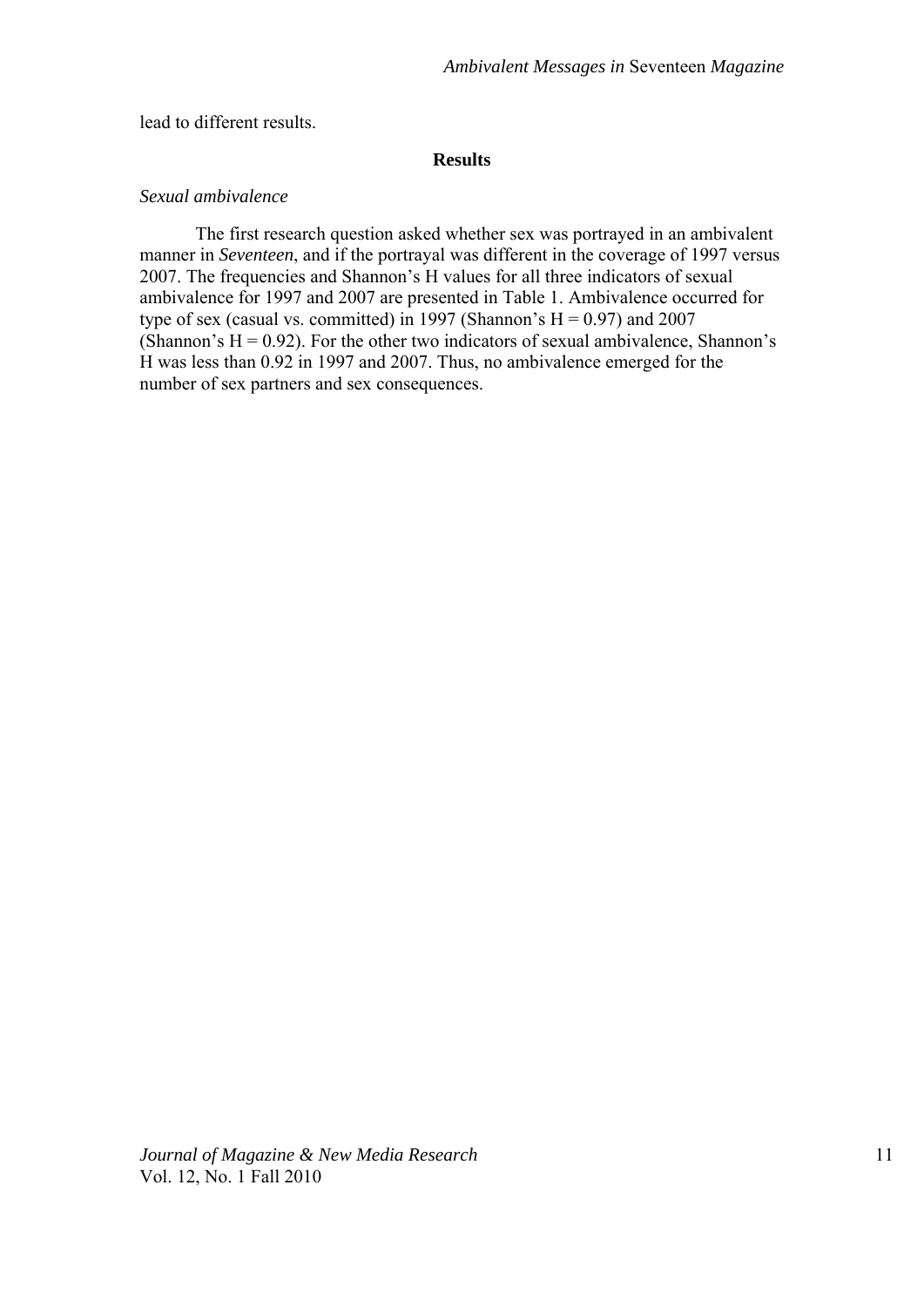| Table 1<br>Sexual, Relationship, and Gender Role Ambivalence in Seventeen Magazine, 1997 and 2007 |                         |             |                         |             |
|---------------------------------------------------------------------------------------------------|-------------------------|-------------|-------------------------|-------------|
|                                                                                                   | 1997                    |             | 2007                    |             |
|                                                                                                   | <b>Frequency</b><br>(%) | Shannon's H | <b>Frequency</b><br>(%) | Shannon's H |
| <b>Sexual ambivalence</b>                                                                         |                         |             |                         |             |
| Type of sex<br>(casual vs. committed)                                                             | 40/60                   | 0.97        | 33/67                   | 0.92        |
| <b>Number of sex partners</b><br>(multiple vs. one)                                               | 14/86                   | 0.59        | 10/90                   | 0.47        |
| <b>Sex consequences</b><br>(positive vs. negative)                                                | 15/85                   | 0.61        | 13/87                   | 0.57        |
| <b>Relationship ambivalence</b>                                                                   |                         |             |                         |             |
| <b>Type of relationship</b><br>(casual vs. committed)                                             | 12/88                   | 0.54        | 2/98                    | 0.16        |
| <b>Faithfulness</b><br>(cheating vs. non-<br>cheating)                                            | 20/80                   | 0.73        | $5/95$                  | 0.27        |
| Relationship<br>consequences<br>(positive vs. negative)                                           | 45/55                   | 0.99        | 65/35                   | 0.93        |
| Gender role ambivalence                                                                           |                         |             |                         |             |
| <b>Agency</b><br>(passive vs. active)                                                             | 32/68                   | 0.90        | 20/80                   | 0.72        |
| <b>Clothing</b><br>(sexy vs. non-sexy)                                                            | 17/83                   | 0.67        | 34/66                   | 0.93        |
| <b>Stance</b><br>(dominant vs.<br>subordinate)                                                    | 9/91                    | 0.43        | 11/89                   | 0.51        |

*Note:* The category on the right side is the majority position (i.e., for casual vs. committed sex, the "committed sex" category is the majority position).

Shannon's H values of 0.92 or higher indicate the indicator is ambivalent.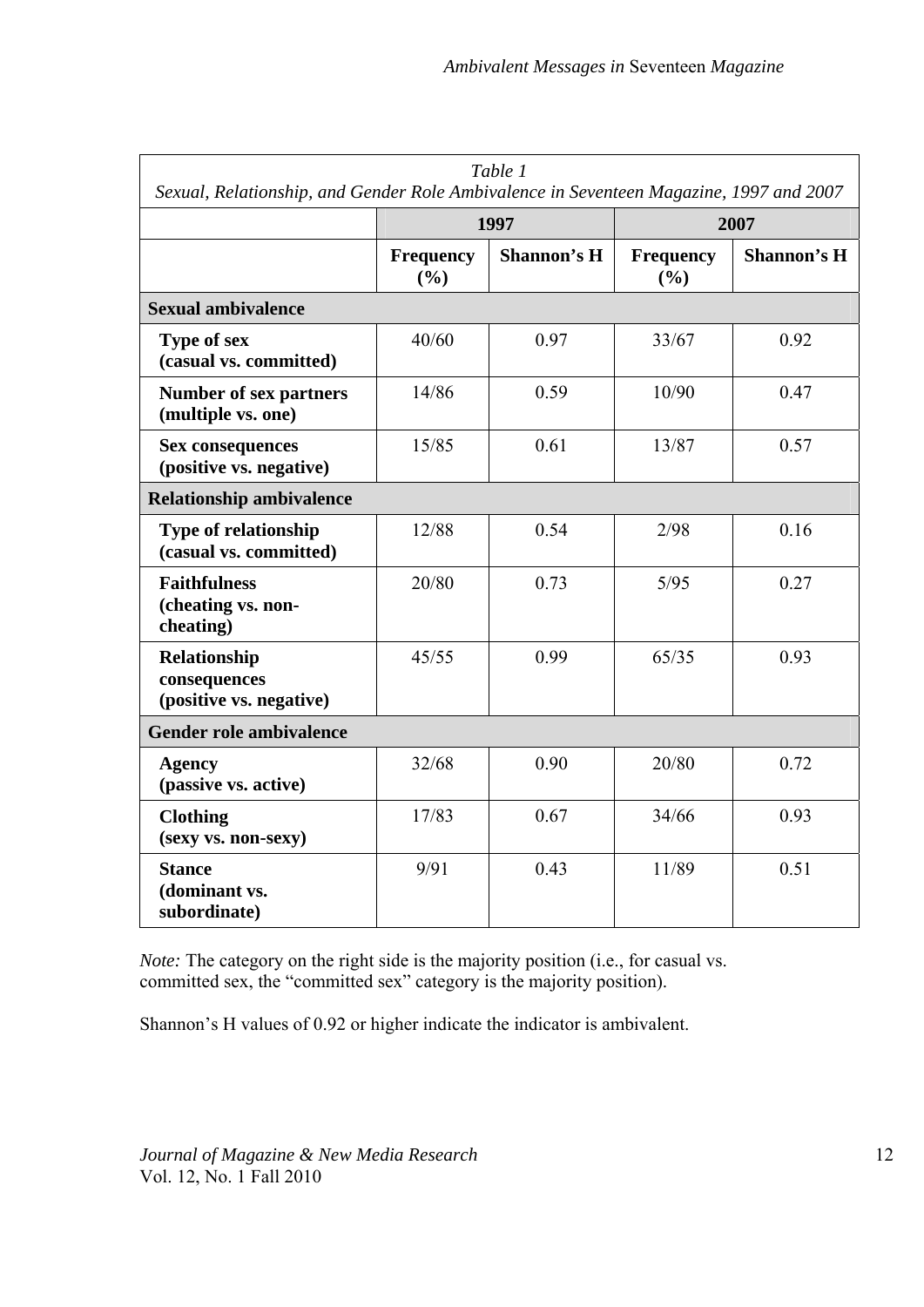In terms of differences in the 1997 versus 2007 coverage, for type of sex, the percentage of casual sex coverage was slightly higher, and of committed sex was slightly lower, in 1997 compared with 2007. Furthermore, the frequency of multiple sex partners occurred a little more often, and of monogamous sex partners occurred a little less often, in 1997 than in 2007. In addition, the coverage of positive sex consequences was faintly higher, and of negative sex consequences was faintly lower, in 1997 related to 2007. None of these differences were statistically significant when chi-square tests were run.

### *Relationship ambivalence*

The second research question asked whether relationships were portrayed in an ambivalent way in *Seventeen*, and if these portrayals were different in the coverage of 1997 versus 2007. As Table 1 shows, ambivalence emerged for the relationship consequences indicator (positive vs. negative) in 1997 (Shannon's  $H = 0.99$ ) and 2007 (Shannon's  $H = 0.93$ ). Shannon's H was less than 0.92 in 1997 and 2007 for the other two indicators. Thus, no ambivalence occurred with respect to the type of relationship or the degree of faithfulness.

With respect to differences in the 1997 and 2007 coverage, for type of relationship, the coverage of casual relationships was somewhat higher, and of committed relationships was somewhat lower, in 1997 than in 2007. For faithfulness, the coverage of cheating occurred more often, and of non-cheating less often, in 1997 than in 2007. In terms of relationship consequences, the coverage of positive consequences appeared less frequently, while the coverage of negative consequences appeared more frequently, in 1997 than 2007. Chi-square tests indicated no statistically significant differences between 1997 and 2007.

#### *Gender role ambivalence*

The third research question asked if the gender roles of adolescent girls were ambivalent in *Seventeen*, and if the portrayals had changed between 1997 and 2007. Table 1 shows that ambivalence occurred for the clothing indicator (sexy vs. nonsexy) in 2007 (Shannon's H = 0.93) but not in 1997 (Shannon's H = 0.67). In addition, Shannon's H was less than 0.92 in 1997 and 2007 for the other two indicators. Thus, no ambivalence emerged for agency and stance.

In terms of differences in the 1997 and 2007 coverage, for agency, girls' passivity was higher, and activity lower, in 1997 than in 2007. For clothing, the frequency of sexy clothing occurred less often, and of non-sexy clothing more often, in 1997 than in 2007. For stance, dominance was depicted slightly less frequently, and subordinance a little more frequently, in 1997 compared with 2007. However, chisquare tests revealed these differences were not statistically significant.

# **Discussion**

This study has extended existing research on ambivalent messages in teen magazines (Carpenter, 1998; Durham, 1996, 1998; Garner et al., 1998) by conducting a content-analytic comparison of ambivalent coverage in *Seventeen* magazine in 1997

*Journal of Magazine & New Media Research* 13 Vol. 12, No. 1 Fall 2010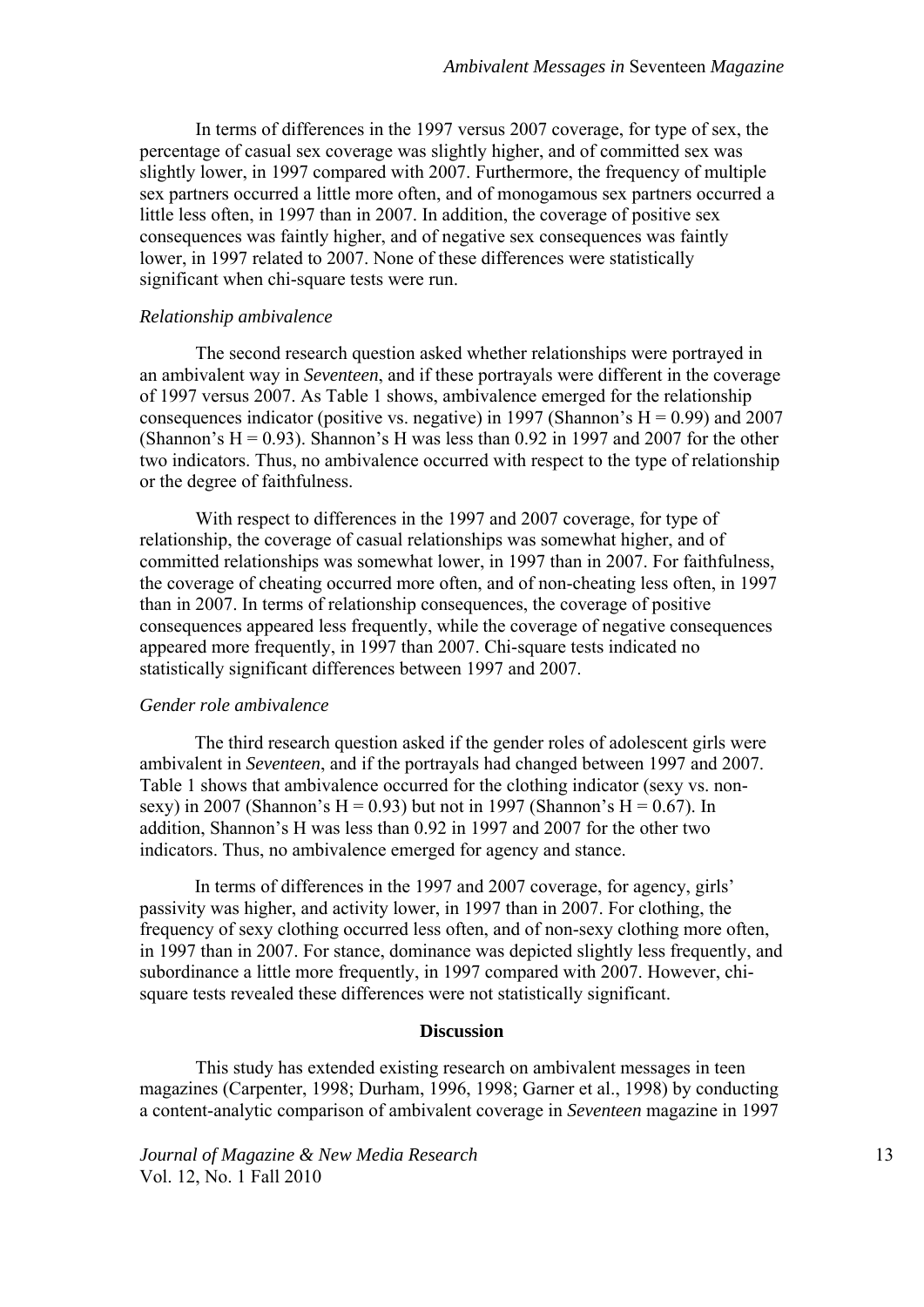and 2007. Our content analysis shows that most of the indicators used to establish sexual, relationship, and gender role ambivalence did not point to ambivalent coverage. However, ambivalent coverage did emerge for the following three indicators: type of sex, relationship consequences, and clothing.

#### *Sexual, relationship, and gender role ambivalence in* Seventeen

In *Seventeen*, sex was depicted in an ambivalent way according to the type of sex (casual vs. committed). On the one hand, sex was portrayed as a long-term, affectionate commitment. On the other hand, it was shown as a short-term adventure. Thus, the coverage of sex in *Seventeen* mirrors trends in "hooking up" (Manning et al., 2006, p. 459) and non-romantic sexual activity among adolescents (e.g., Manning et al., 2005). This finding has important implications for a country such as the U.S., which is more sexually conservative than some other countries, such as those in Europe (Carpenter, 2001; Glick et al., 2000; Schalet, 2000). The majority of U.S. teenagers still learn that abstinence is the only appropriate way to approach sexual development (Irvine, 2002). *Seventeen,* in contrast, covers sex not only in the context of commitment but also in the context of permissiveness without affection. Consequently, a question for future research may be whether this ambivalent coverage of sex elicits uncertainty in the readers of *Seventeen* about the type of sex they read about and experience for themselves.

The other two indicators used to establish sexual ambivalence—number of sex partners and sex consequences—did not show ambivalent coverage. According to *Seventeen,* sex is largely a monogamous activity (even if it is casual, it may resemble serial monogamy) and has mainly negative consequences. While the coverage of *Seventeen* was consistent regarding the negative consequences of sex, this indicator may deserve further attention. For instance, a previous content analysis of television shows in the U.S. revealed that adolescents are rarely shown the consequences of sex, regardless of whether they are positive or negative (Kunkel et al., 2005). Thus, it is possible that an *inter-media* ambivalence about sex consequences occurs when the coverage of *Seventeen* magazine is compared with the coverage of U.S. television programs.

Relationships were also depicted in an ambivalent manner in *Seventeen,* especially with regard to relationship consequences. The coverage in both 1997 and 2007 suggested that the consequences of adolescent relationships resemble a rollercoaster ride. Emotional ups and downs follow a contradictory, often unpredictable pattern similar to that mentioned by Thompson (1995). Nevertheless, *Seventeen*'s coverage was not ambivalent regarding the type of relationship and faithfulness within a relationship. Adolescent relationships were predominantly committed and adhered to traditional standards of faithfulness. The rare occurrence of casual relationships seems interesting, considering that references to casual sex occurred frequently in *Seventeen*. We would assume that casual sex would take place within the context of casual relationships. Thus, with the frequent occurrence of casual sex, we would anticipate a higher frequency of casual relationships. However, according to *Seventeen*'s coverage, sex seems to happen casually, but this does not necessarily entail a more casual relationship context. Therefore, while the depiction of

*Journal of Magazine & New Media Research* 14 Vol. 12, No. 1 Fall 2010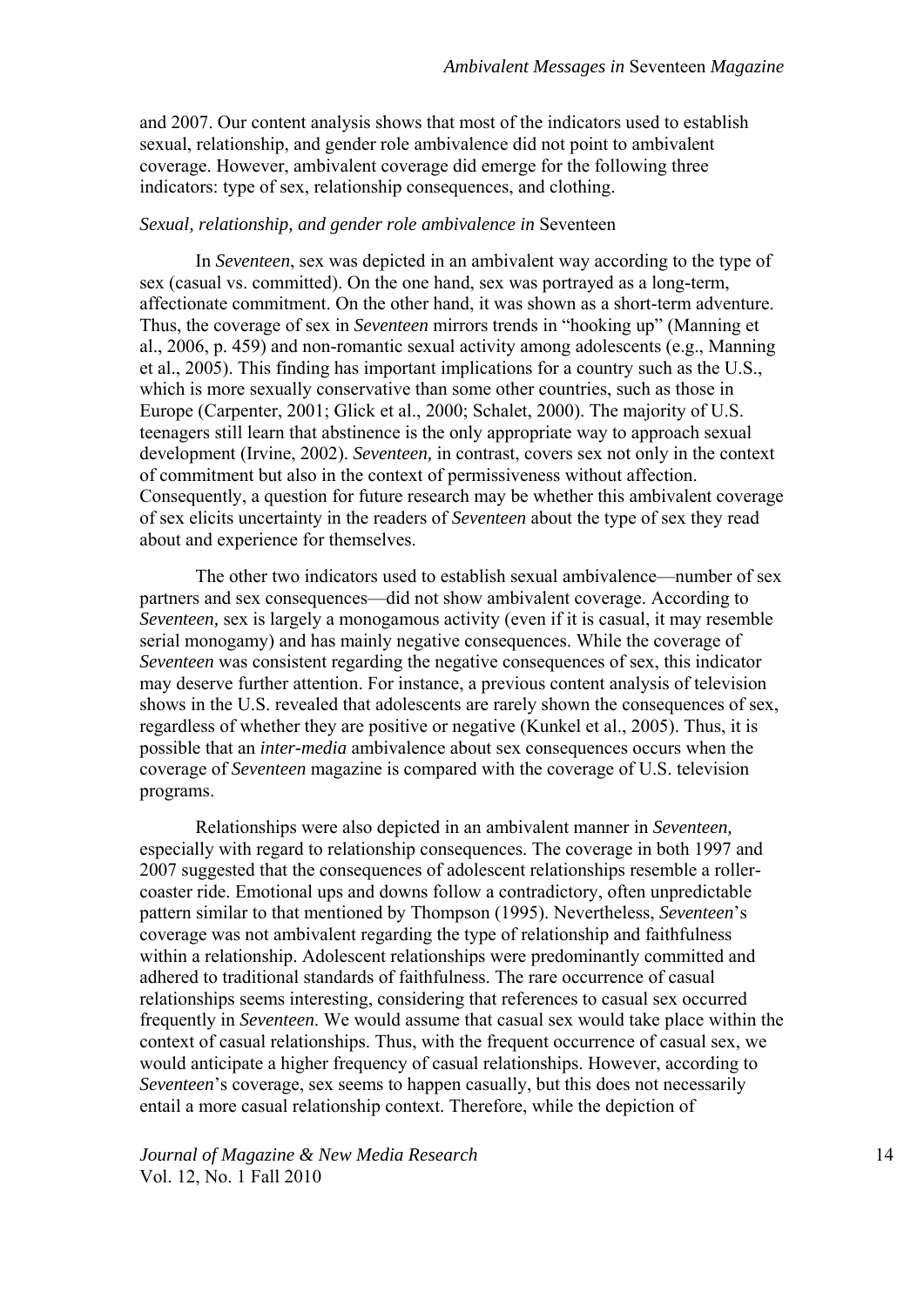adolescents' relationship type was hardly ambivalent, contradictory messages occur in the way *Seventeen* relates adolescent relationships to sex.

Girls' gender roles were also depicted in an ambivalent way in *Seventeen* with regard to outward appearance. Specifically, the type of clothing in 2007 was ambivalent. The coverage was not ambivalent for the other two indicators—agency and stance. Girls were predominantly shown in subordinate stances in both 1997 and 2007. Consequently, the traditional depiction noted by gender differentiation theory of boys being physically stronger than girls and, therefore, more dominant in stance, did not differ in 1997 and 2007 (Fiske et al., 1991; Stangor et al., 1992). However, girls were also mainly depicted as active as opposed to passive in the text. Thus, although the portrayal of girls' agency was consistent, it seems to conflict with the representation of girls as subordinate in pictures. This points to an inter-channel ambivalence within the magazine—that is, the occurrence of ambivalence by presenting contradictory gender roles in different channels, for instance texts and pictures.

#### *Limitations*

Although our study sheds more light on the ambivalent discourse of adolescent femininity, it should be taken into account that this study was exploratory. The majority of our indicators did not show ambivalence in the coverage. We derived our indicators from existing literature, which has largely been conducted among emerging adults because of ethical constraints in research with adolescents. As a result, some of our indicators (e.g., casual relationships) may have too much of a young adult bias and not be as applicable to adolescent-centered research—in our case, to a content analysis of the teen girl magazine *Seventeen*.

The conceptualization and operationalization of ambivalence may be another reason the majority of our indicators did not elicit ambivalence. We limited the conceptualization and operationalization of ambivalence to clearly conflicting messages (i.e., contradictions in the overall coverage). A broader definition of ambivalence may have helped to capture a more comprehensive picture of ambivalent coverage. For example, this study did not probe inter-channel ambivalence. Girls within *Seventeen* were mostly portrayed in subordinate stances in pictures but were mostly depicted as active agents in texts. Similarly, this study did not consider inter-media ambivalence. We focused on ambivalence within *Seventeen* and did not compare it with other media, such as television. It is possible that these two media depict the same issue (e.g., sex consequences) in contradictory ways. These contradictions between visual and textual representations, as well as between the coverage of different media, may be theoretically interesting instances of how and where ambivalence may occur.

#### *Future research*

Overall, ambivalence in *Seventeen*'s coverage emerged for three indicators. Type of sex and relationship consequences were ambivalent in 1997 and 2007. Clothing was ambivalent in 2007. However, it is important to note that the results

*Journal of Magazine & New Media Research* 15 Vol. 12, No. 1 Fall 2010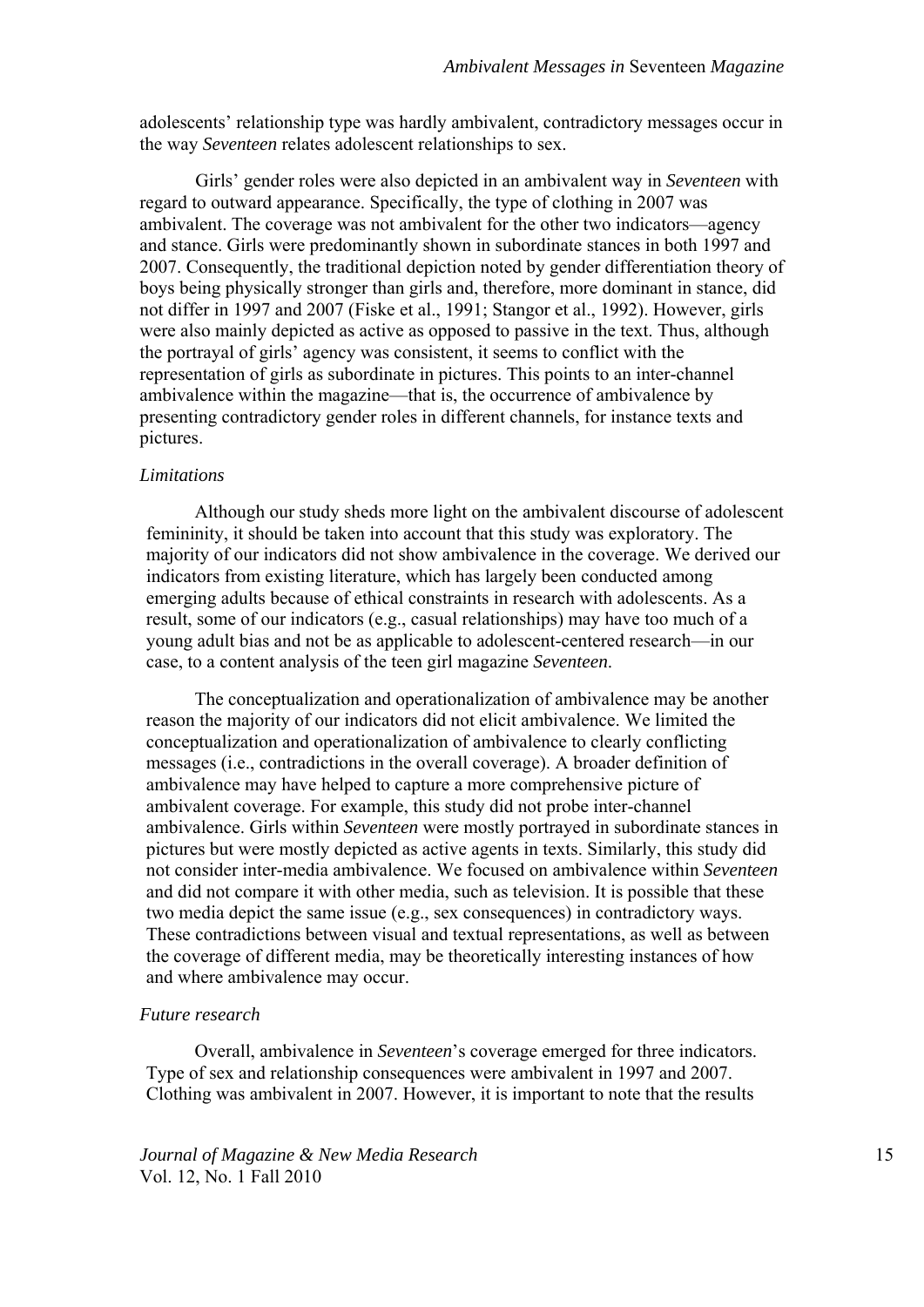from this study are for one magazine and for just two years. Our findings should not be interpreted as indicating trends and could be influenced by a change of editors or editorial policy. Thus, future research should consider analyzing more than one magazine and extending the time component to include coverage from more years or specific time periods. For instance, scholars could analyze magazine coverage starting in the 1960s, when adolescent sex in Western countries became characterized by permissiveness with affection (Dush & Amato, 2005), to presentday coverage, which tends to depict permissiveness without affection (Furman, 2002; Manning et al., 2006).

A more conservative take on nearly all the indicators occurred in 2007 compared to 1997, although this did not reach conventional levels of statistical significance. For example, the mention of casual sex and casual relationships was lower in 2007 than in 1997. There are two striking exceptions to this finding: Girls were depicted in less sexy clothing, and they were portrayed as more passive in 1997 than in 2007. Thus, while girls in *Seventeen* were progressively becoming sexier agents, they were simultaneously more engaged in traditional relationships and sexual encounters. This could be attributed to the heterosexist nature of *Seventeen* magazine, primarily by portraying heterosexual relationships. Future research should investigate these developments within *Seventeen* and similar teen girl magazines.

In line with previous research (e.g., Muehlenhard & Peterson, 2005; Tolman, 2002), this study provides further evidence that one of the features of how teen magazines deal with girls' sexuality may lie in its ambivalence. Until recently, scholars have acknowledged a "missing discourse of ambivalence" when conceptualizing girls' sexuality (Muehlenhard & Peterson, 2005, p. 15). Our study helps to overcome this missing discourse by demonstrating that ambivalence surfaces in the coverage of *Seventeen* not only for sex but also for relationships and gender roles. To understand the implications of the ambivalent discourse of adolescent femininity more profoundly, it is necessary to study how ambivalent coverage in *Seventeen* affects the readers of the magazine.

In conclusion, this study has extended the ambivalence concept, which is increasingly used to understand adolescent femininity, to the analysis of the teen girl magazine *Seventeen*. While the concept of ambivalence revealed and systematized some previously hidden characteristics of the coverage, several options for theoretical and operational refinement have emerged. Therefore, future research may find it fruitful to fine-tune the concept of ambivalence and apply it to the analysis of other teen magazines, and to media in general. Doing so may help parents and educators discuss the ambivalent coverage of sex, relationships, and gender roles with teenage girls from a media literacy standpoint.

*Journal of Magazine & New Media Research* 16 Vol. 12, No. 1 Fall 2010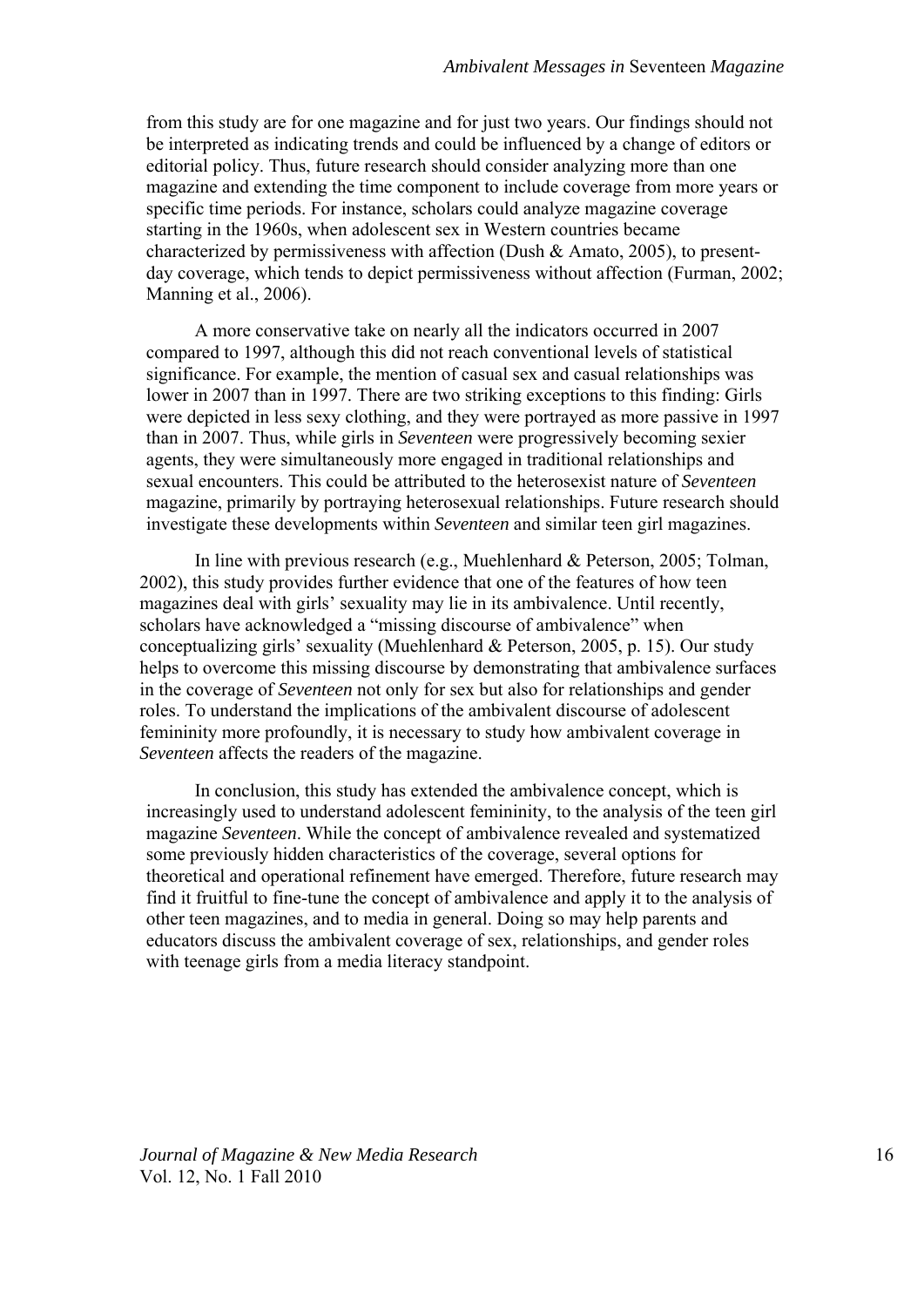### **References**

- American Psychological Association, Task Force on the Sexualization of Girls. (2007). *Report of the APA Task Force on the sexualization of girls.*  Washington, DC: American Psychological Association. Retrieved November 11, 2008, from http://www.apa.org/pi/women/programs/girls/report.aspx
- Anderson, D. R. (2003)*. Some background on why people in the empirical sciences may want to better understand the information-theoretic methods*. Retrieved May 10, 2008, from http://www.warnercnr.colostate.edu/~anderson/
- Aronson, P. (2003). Feminists or "postfeminists?" Young women's attitudes toward feminism and gender relations. *Gender & Society, 17,* 903–922.
- Bradshaw, C., Kahn, A. S., & Saville, B. K. (2010). To hook up or date: Which gender benefits? *Sex Roles, 62,* 661–669.
- Brown, J. D., L'Engle, K. L., Pardun, C. J., Guo, G., Kenneavy, K., & Jackson, C. (2006). Sexy media matter: Exposure to sexual content in music, movies, television, and magazines predicts black and white adolescents' sexual behavior. *Pediatrics, 117,* 1018–1027.
- Butler, J. (1990). *Gender trouble: Feminism and the subversion of identity*. New York: Routledge.
- Butler, J. (1993). *Bodies that matter: On the discursive limits of sex*. New York: Routledge.
- Butler, J. (2004). *Undoing gender*. New York: Routledge.
- Cacioppo, J. T., & Bernston, G. G. (1994). Relationship between attitudes and evaluative space: A critical review, with emphasis on the separatability of positive and negative substrates. *Psychological Bulletin, 115,* 401–423.
- Carpenter, L. M. (1998). From girls into women: Scripts for sexuality and romance in *Seventeen* magazine, 1974-1994. *Journal of Sex Research, 35,* 158–168.
- Carpenter, L. M. (2001). The first time/das erstes mals: Approaches to virginity loss in U.S. and German teen magazines. *Youth Society, 33,* 31–61.
- Cover, T. M., & Thomas, J. A. (2006). *Elements of information theory*. Hoboken, NJ: Wiley-Interscience.
- Curtis, J. N., & Coffey, K. (2007). The cheat-o-meter: Talking about what it means to "be faithful." *American Journal of Sexuality Education, 2,* 89–98.
- Denizet-Lewis, B. (2004, May 30). Friends, friends with benefits and the benefits of the local mall. *The New York Times,* p. 30.

Desichard, P. (2002). Social relationships and health. *Science, 241,* 540–545.

*Journal of Magazine & New Media Research* 17 Vol. 12, No. 1 Fall 2010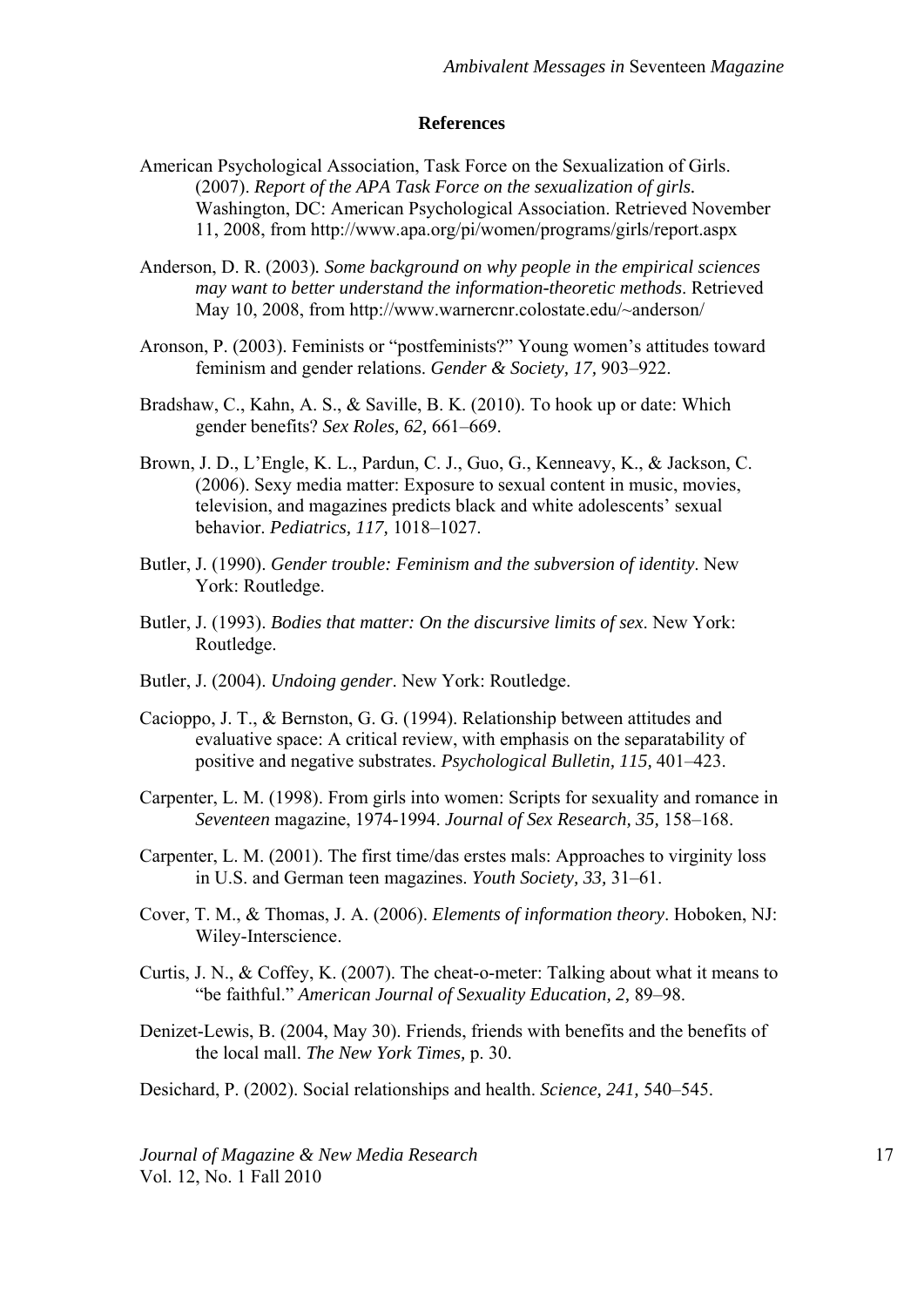- Diamond, L. M., Savin-Williams, R. C., & Dube, E. M. (1999). Sex, dating, passionate friendships, and romance: Intimate peer relations among lesbian, gay, and bisexual adolescents. In W. Furman, B. B. Brown, & C. Feiring (Eds.), *The development of romantic relationships* (pp. 175–210). Cambridge, England: Cambridge University Press.
- Duffy, M., & Gotcher, J. M. (1996). Crucial advice on how to get the guy: The rhetorical vision of power and seduction in teen magazine *YM*. *Journal of Communication Inquiry, 20,* 32–48.
- Duran, R. L., & Prusank, D. T. (1997). Relational themes in men's and women's popular magazine articles. *Journal of Social and Personal Relationships, 14,* 165–189.
- Durham, M. (1996). The taming of the shrew: Women's magazines and the regulation of desire. *Journal of Communication Inquiry, 20,* 18–31.
- Durham, M. (1998). Dilemmas of desire: Representations of adolescent sexuality in two teen magazines. *Youth & Society, 29*, 369–389.
- Dush, C. M. K., & Amato, P. R. (2005). Consequences of relationship status and quality for subjective well-being. *Journal of Social and Personal Relationships, 22,* 607–627.
- Ellen, J., Cahn, S., Eyre, S. L., & Boyer, C. B. (1996). Types of adolescent sexual relationships and associated perceptions about condom use. *Journal of Adolescent Health, 18,* 417–421.
- Epstein, M., & Ward, L. M. (2008). "Always use protection": Communication boys receive about sex from parents, peers, and the media. *Journal of Youth & Adolescence, 37,* 113–126.
- Etcheverry, P. E., & Agnew, C. R. (2004). Subjective norms and the prediction of romantic relationship state and fate. *Personal Relationships, 11,* 409–428.
- [Fiske, A. P., Haslam, N., & Fiske, S. T. \(1991\)](http://ovidsp.tx.ovid.com/spb/ovidweb.cgi?QS2=434f4e1a73d37e8c801e28bf12495710c810486bc5b0f8678e47c1066990d3bd8247350662d43560abf156097ae5a163bb4ea845993cf470864e65d1a9f75cad3d0b1a1b8212f53b860686a7d501a74431ec6226ca84a0c200c11e589f37b45783063fac7ddb31505218f17c4681bbb2f00fa6642c70ff7cc328f34f7573dffe107cac126d6e20efde46d7de8d561d823365cb7ebe1c02e1b64fc556a2226a5039cb5110413c25f24da370235f54b2fbfdb18d5560e1974f5c36f887f0eb0d2f5794c3e3e4fade01fc797c862607ca4ae8f39be803f1a7522f1ee45b93527627578d55aeb4488e8c23#188#188). Confusing one person with another: What errors reveal about the elementary forms of social relations. *Journal of Personality and Social Psychology, 60,* 656–674.
- Frey, L. R., Botan, C. H., & Kreps. G. L. (2000). *Investigating communication: An introduction to research methods* (2nd ed.). Englewood Cliffs, NJ: Prentice Hall.
- Furman, W. (2002). The emerging field of adolescent romantic relationships. *Current Directions in Psychological Science, 11,* 177–180.
- Garner, A., Sterk, H. M., & Adams, S. (1998). Narrative analysis of sexual etiquette in teenage magazines. *Journal of Communication, 48,* 59–78.

Giddens, A. (1992). *The transformation of intimacy: Sexuality, love and eroticism in* 

*Journal of Magazine & New Media Research* 18 Vol. 12, No. 1 Fall 2010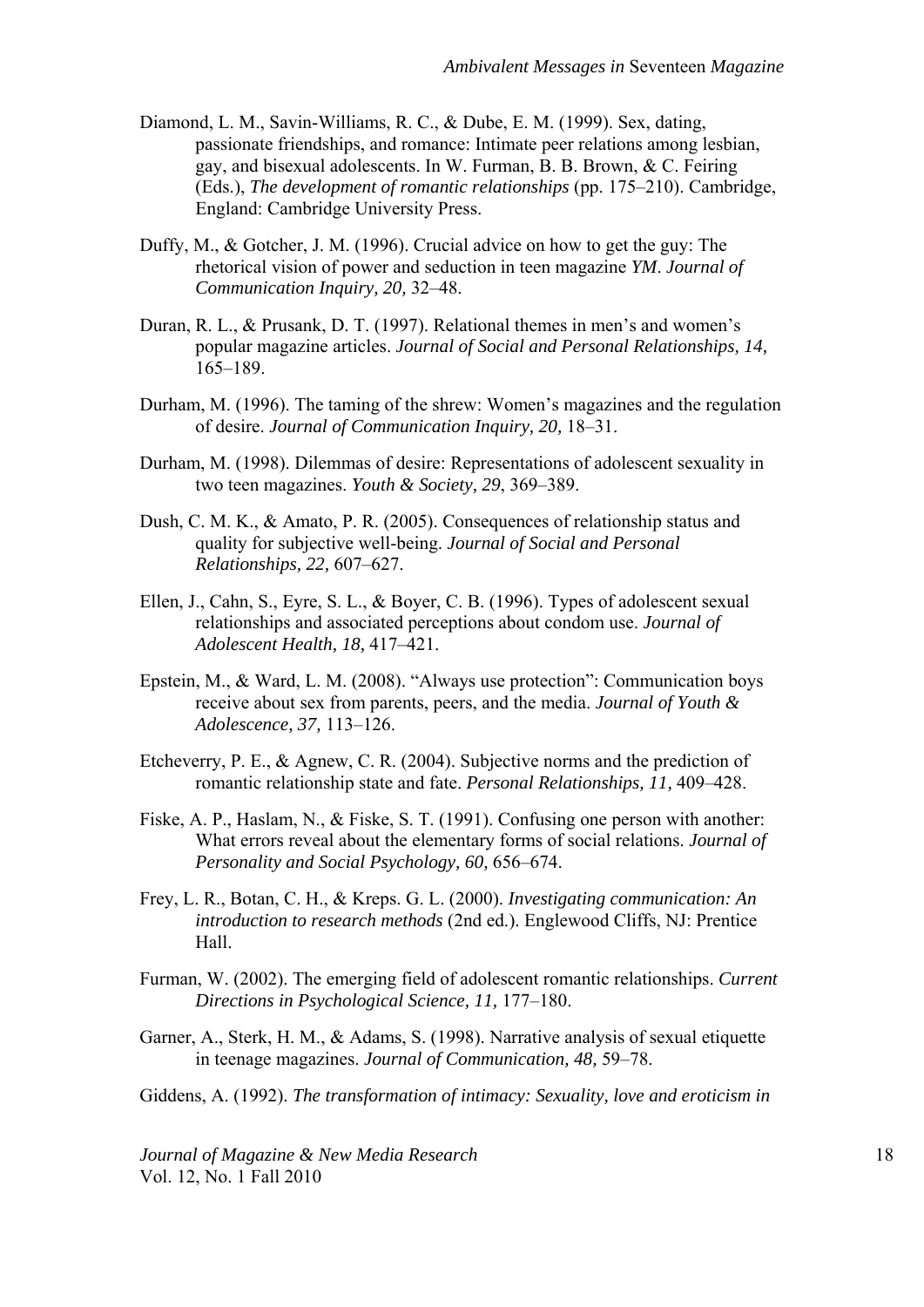*modern societies*. Stanford, CA: Stanford University Press.

- Glick, P., Fiske, S. T., Mladinic, A., Saiz, J. L., Abrams, D., Masser, B., & Lopez, W. L. (2000). Beyond prejudice as simple antipathy: Hostile and benevolent sexism across cultures. *Journal of Personality and Social Psychology, 79,* 763–775.
- [Harris, M. \(1991\)](http://ovidsp.tx.ovid.com/spb/ovidweb.cgi?QS2=434f4e1a73d37e8c801e28bf12495710c810486bc5b0f8678e47c1066990d3bd8247350662d43560abf156097ae5a163bb4ea845993cf470864e65d1a9f75cad3d0b1a1b8212f53b860686a7d501a74431ec6226ca84a0c200c11e589f37b45783063fac7ddb31505218f17c4681bbb2f00fa6642c70ff7cc328f34f7573dffe107cac126d6e20efde46d7de8d561d823365cb7ebe1c02e1b64fc556a2226a5039cb5110413c25f24da370235f54b2fbfdb18d5560e1974f5c36f887f0eb0d2f5794c3e3e4fade01fc797c862607ca4ae8f39be803f1a7522f1ee45b93527627578d55aeb4488e8c23#198#198). *Cultural anthropology* (3rd ed.). New York: HarperCollins.
- Hust, S. J. T., Brown, J. D., & L'Engle, K. L. (2008). Boys will be boys and girls better be prepared: An analysis of the rare sexual health messages in young adolescents' media. *Mass Communication and Society, 11,* 3–23.
- Irvine, J. M. (2002). *Talk about sex*. Berkeley and Los Angeles: University of California Press.
- Kim, J. L., & Ward, L. M. (2004). Pleasure reading: Associations between young women's sexual attitudes and their reading of contemporary women's magazines. *Psychology of Women Quarterly, 28,* 45–58.
- Kunkel, D., Eyal, K., Finnerty, K., Biely, E., & Donnerstein, E. (2005). *Sex on TV 4*. Menlo Park, CA: Kaiser Family Foundation.
- Lamb, S. (2001). *The secret lives of girls: What good girls really do—Sex, play, aggression, and their guilt.* New York: Free Press.
- Laumann, E. O. (1994). *The social organization of sexuality: Sexual practices in the United States*. Chicago: University Press.
- Levy, A. (2005). *Female chauvinist pigs: Women and the rise of raunch culture.* New York: Free Press.
- Manning, W. D., Giordano, P. C., & Longmore, M. A. (2006). Hooking up: The relationship contexts of "nonrelationship" sex. *Journal of Adolescent Research, 21,* 459–483.
- Manning, W. D., Longmore, M. A., & Giordano, P. C. (2005). Adolescents' involvement in non-romantic sexual activity. *Social Science Research, 34,* 384–407.
- Martens, M. R., Page, J. C., Mowry, E. S., Damann, K. M., Taylor, K. K., & Cimini, M. D. (2006). Differences between actual and perceived student norms: An examination of alcohol use, drug use, and sexual behavior. *Journal of American College Health, 54,* 285–300.
- Muehlenhard, C. L., & Peterson, Z. D. (2005). Wanting and not wanting sex: The missing discourse of ambivalence. *Feminism & Psychology, 15,* 15–20.
- Pedersen, W., & Kristiansen, H. W. (2008). Homosexual experience, desire and identity among young adults. *Journal of Homosexuality, 54,* 68–102.

*Journal of Magazine & New Media Research* 19 Vol. 12, No. 1 Fall 2010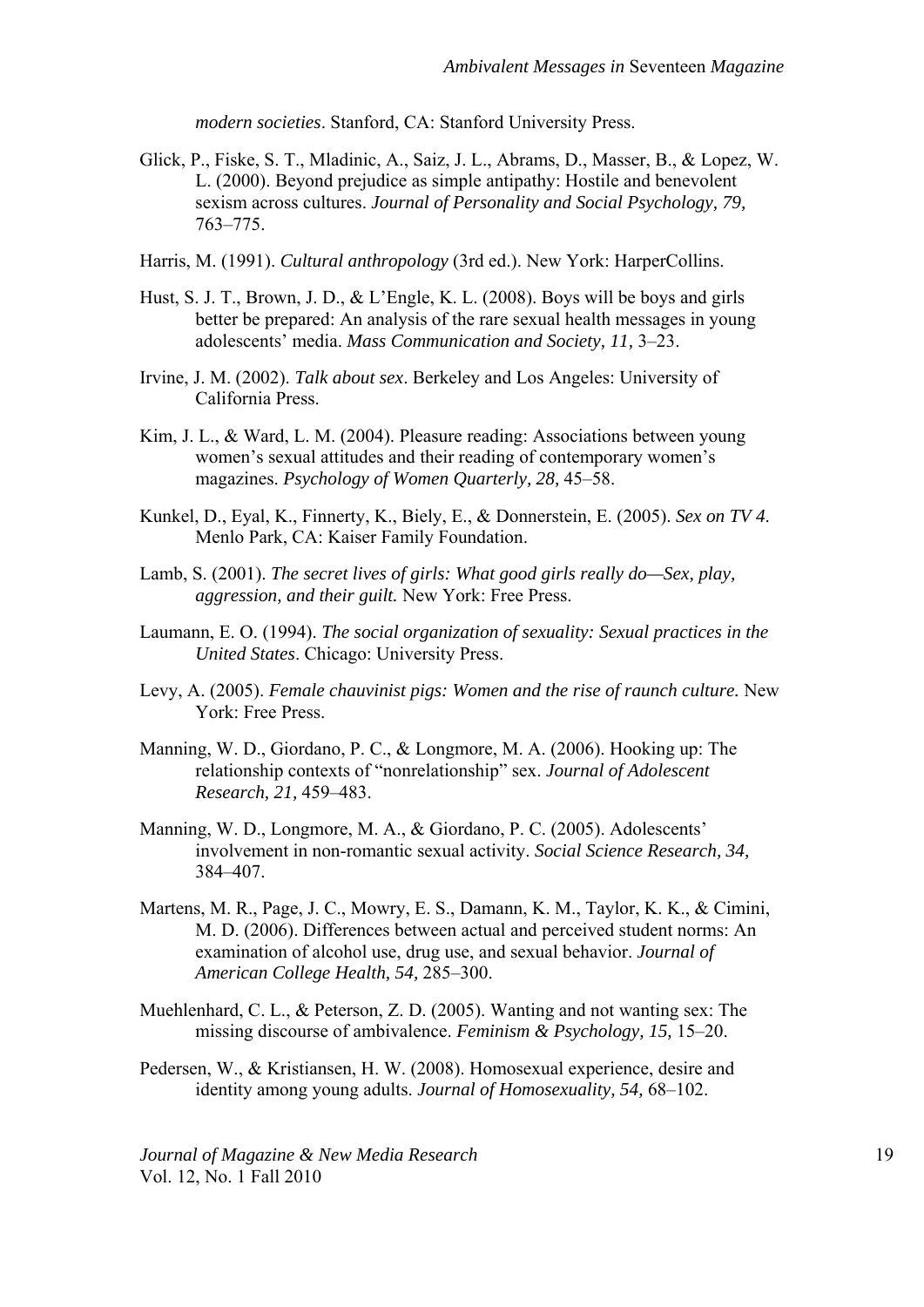- Peter, J., & De Vreese, C. H. (2003). Agenda rich, agenda poor: A cross-national comparative investigation of nominal and thematic public agenda diversity. *International Journal of Public Opinion Research, 15,* 44–64.
- Peter, J., & Valkenburg, P. M. (2007). Adolescents' exposure to a sexualized media environment and their notions of women as sex objects. *Sex Roles*, *56,* 381– 395.
- Prinstein, M. J., Meade, C. S., & Cohen, G. L. (2003). Adolescent oral sex, peer popularity, and perceptions of best friends' sexual behavior. *Journal of Pediatric Psychology, 28,* 243–249.
- Prusank, D., Duran, R. L., & DeLillo, D. A. (1993). Interpersonal relationships in women's magazines: Dating and relating in the 1970s and 1980s. *Journal of Social and Personal Relationships, 10,* 307–320.
- Ricketson, M. (2004). *Writing feature stories.* Crows Nest, New South Wales: Allen & Unwin.
- Savin-Williams, R. C., & Diamond, L. M. (2004). Sex. In R. M. Lerner & L. Steinberg (Eds.), *Handbook of adolescent psychology* (2nd ed., pp. 189–231). Hoboken, NJ: Wiley.
- Schalet, A. T. (2000). Raging hormones, regulated love: Adolescent sexuality and the constitution of the modern individual in the United States and the Netherlands. *Body Society, 6,* 75–105.
- *Seventeen* Media Kit (2010). *MRI TeenMark 2009*. Retrieved September 10, 2010, from http://www.seventeenmediakit.com/r5/cob\_page.asp?category\_code=edit
- Shah, D. V., McLeod, J. M., & Yoon, S. (2001). Communication, context, and community: An exploration of print, broadcast, and Internet influences. *Communication Research, 28,* 464–506.
- Shannon, C. E., & Weaver, W. (1949). *The mathematical theory of communication*. Urbana: University of Illinois Press.
- Simon, W., & Gagnon, J. H. (1973). *Sexual conduct: The social sources of human sexuality.* New Brunswick, NJ: Aldine Transaction.
- Simon, W., & Gagnon, J. H. (1984). Sexual scripts. *Society, 22,* 53–60.
- Stangor, C., Lynch, L., Duan, C., & Glass. B. (1992). Categorization of individuals on the basis of multiple social features. *Journal of Personality and Social Psychology, 62,* 207–218.
- Stockard, J., & Johnson, M. M. (1992). *Sex and gender in society* (2nd ed.). Englewood Cliffs, NJ: Prentice Hall.
- Thompson, S. (1995). *Teenage girls' tales of sex, romance, and pregnancy*. New York: Hill & Wang.

*Journal of Magazine & New Media Research* 20 Vol. 12, No. 1 Fall 2010